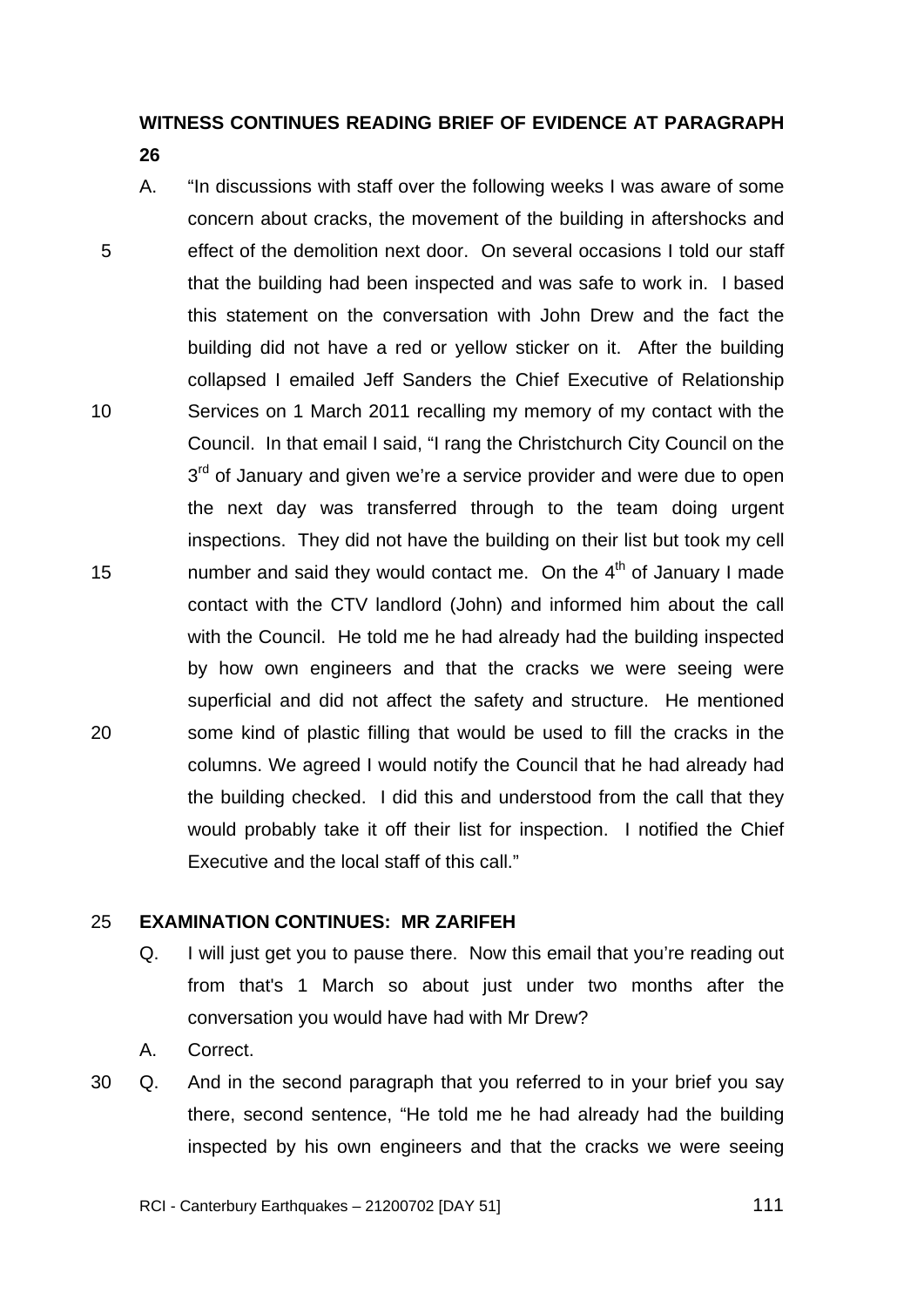were superficial, did not affect the safety and structure." There's no reference there in your recounting then to him saying he'd had it inspected after Boxing Day or in fact after September. You don't specify?

- 5 A. No.
	- Q. Is that correct what you've put there in terms of what you were told?
	- A. I'd like to put the email in context. So this is 1 March, not long after the building had collapsed and we were dealing with the aftermath of that collapse.
- 10 Q. I understand that.
	- A. In writing the email what I was wanting to document was some of the actions that I had taken. In my mind I was referring to the inspection after the Boxing Day damage because that's what my previous emails had alluded to, um, in hindsight you can always make things clearer but I'm very clear that that was what I meant in the email.
	- Q. And that was what was said?
		- A. Correct.

15

# **WITNESS CONTINUES READING BRIEF OF EVIDENCE AT PARAGRAPH 28**

25 30 20 A. "On 28 June 2010 Chris Cooke from the TVNZ Sunday programme approached Relationship Services. He informed us he had learned through an Official Information Act request that a Relationship Services representative had requested an inspection by the Council, but did not know my name. He informed our Communications Manager, Debbie Hannan, that John Drew had denied telling me that an engineer had inspected the building after the Boxing Day earthquake. I was shocked at this news as I'm very clear that John Drew had told me the building was inspected after Boxing Day. The only reason I withdrew the request for an inspection was because of my understanding that the new cracks had been inspected since Boxing Day. If he had told me the inspection had occurred after September 2010 I would not have agreed to withdraw my request."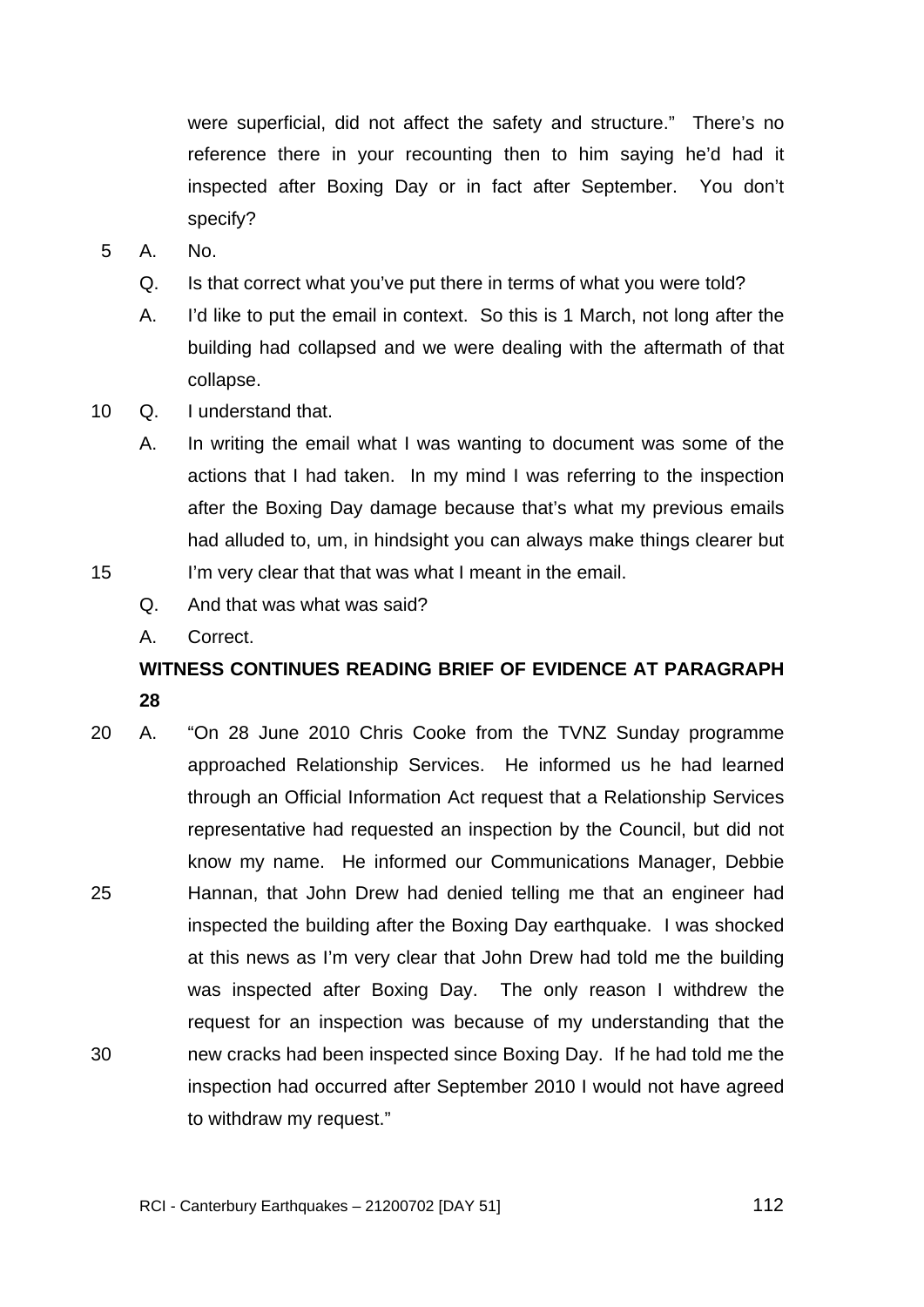## **CROSS-EXAMINATION: ALL COUNSEL - NIL**

## **QUESTIONS FROM COMMISSIONER FENWICK:**

- Q. In s 14 you refer to the cracks as being one centimetre wide and one to one point five metres in length?
- 5 A. Yes.
	- Q. Was this in the plaster or how far did those cracks extend. Could I have stuck my pencil, blunt end first, into the cracks and how far would it have gone?
	- A. Um,
- 10 Q. What one centimetre wide would enable me to put my pencil in?
	- A. Yes I would think you could have in some of them.
	- Q. It was just through the plaster was it or was it right into the concrete or are you not...?
	- A. They were solid, I guess solid, I don't know which bit is plaster and
- 15 which bit is concrete. They seem to me to be going significantly into the body of the pillar. I'm familiar with very superficial cracks and they looked a little more than that.

## **QUESTIONS FROM COMMISSIONER CARTER- NIL**

## **QUESTIONS FROM JUSTICE COOPER – NIL**

#### 20 **WITNESS EXCUSED**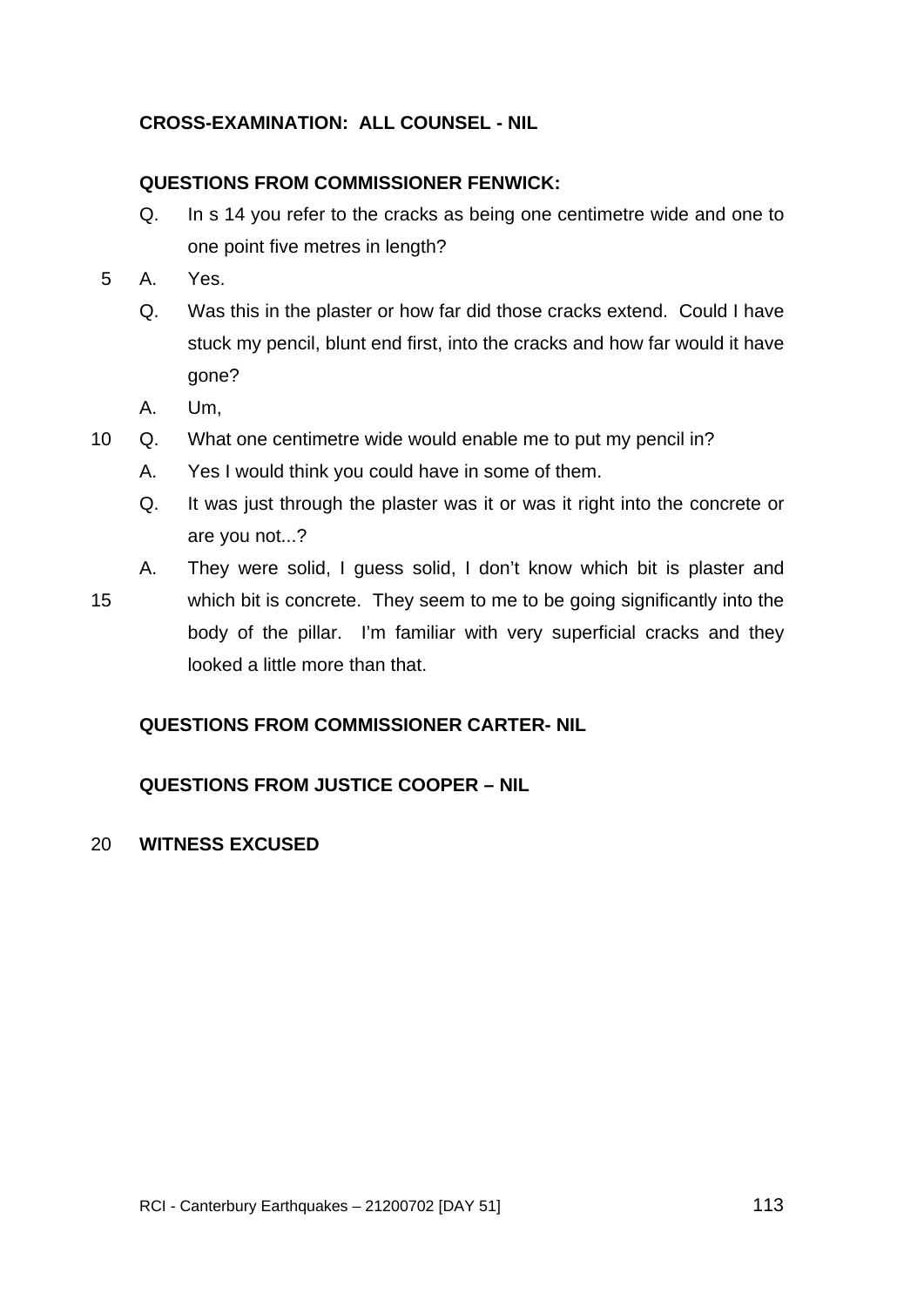## **MR ZARIFEH CALLS**

### **GRAEME SMITH (SWORN)**

- Q. Is your full name Graeme Robert Smith?
- A. It is.
- 5 Q. You live in Christchurch?
	- A. I do.
	- Q. And you operate a business called Concrete Protection and Repair Limited based here in Christchurch?
	- A. I do.
- 10 Q. You've got a brief of evidence that you've signed?
	- A. Yes.

# **WITNESS READS BRIEF OF EVIDENCE COMMENCING AT PARAGRAPH 2**

15 20 25 30 A. " I am a qualified Civil Engineer, having graduated from the University of Canterbury in 1994. Since that date I have worked in the concrete repair industry. After 4 September 2010 earthquake Concrete Protection and Repair was heavily involved in carrying out inspections and preparing estimates of costs of repairing cracks in concrete buildings caused as a result of the earthquake. We were instructed to prepare an estimate in relation to the CTV building following the inspection and report of David Coatsworth of CPG Limited. We were provided with a copy of Mr Coatsworth's report by the CTV Building Manager, John Drew. I made three visits to the CTV building in early 2011. I recall that on my first visit I inspected the two shear walls of the building from the outside, namely the north shear wall (North Core) and the wall to the south of the building (South Coupled Shear Wall). I could see no cracking in the exterior side of the walls. The exterior walls were covered by a textured coating. On my second visit to the CTV building I met with John Drew and looked at both the outside and the inside of the building. My third visit was specifically to look at the inside of the lift shafts and the two lifts inside the building were stopped so that I could do this. The instructions that Concrete Protection and Repair received from John Drew were to quote on crack injections into the shear walls,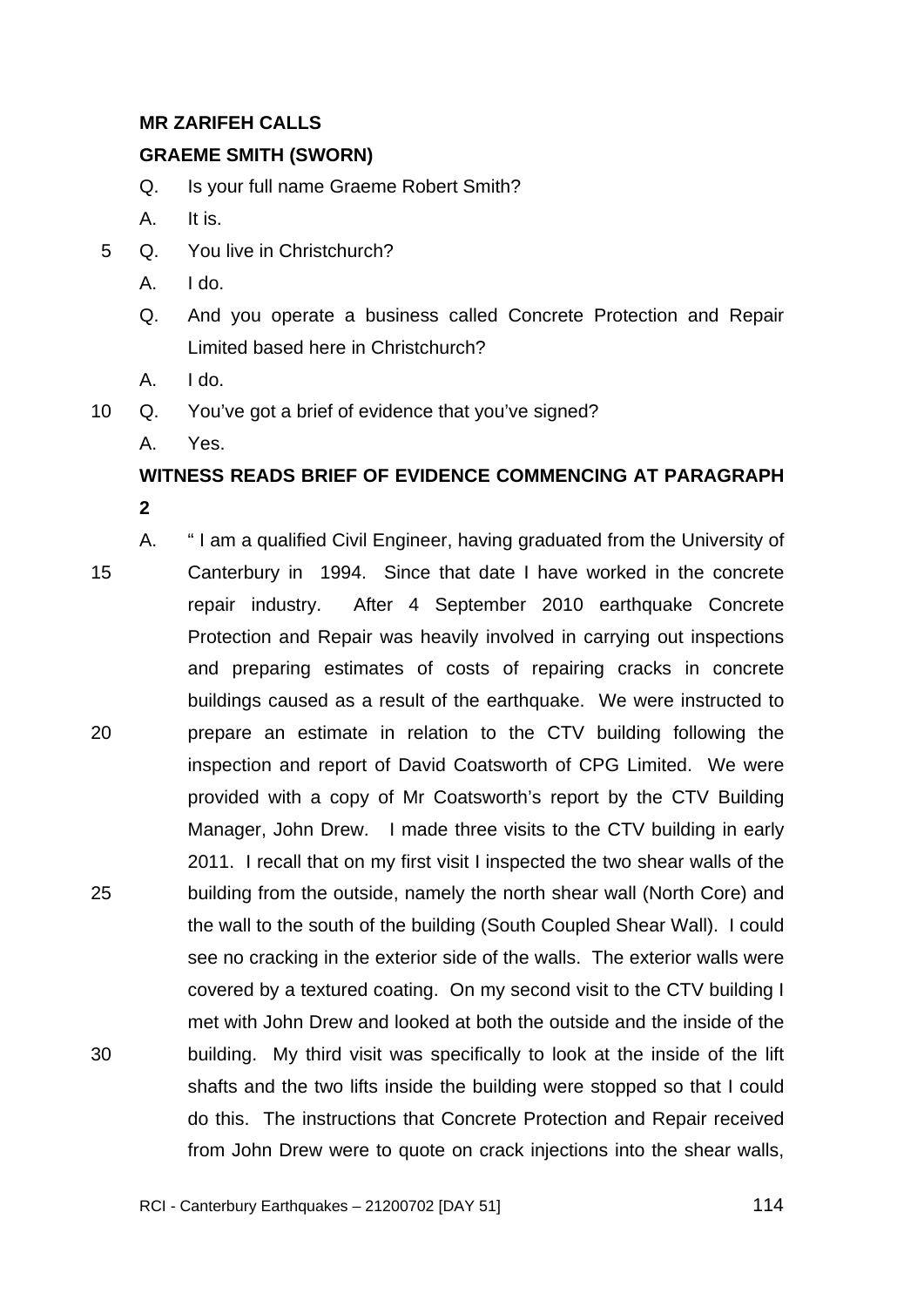TRANS.20120702.115

the columns and facing panels, concrete repair to the south facing panels and siloxane exterior waterproofing to the southern and northern shear walls as identified in the CPG report. I do not recall receiving any additional verbal instructions from Mr Drew. As a general comment, the cracking that I observed in the CTV building and which I will discuss shortly was, in my experience, unremarkable and did not give me cause for concern. I can think of another building where the cracking did concern me and I advised the owner to contact a structural engineer. I can also say that the damage I observed in the CTV building was consistent with and did not appear to go beyond what was identified by Mr Coatsworth in the CPG report, namely fine hairline cracks. I recall on my second visit looking inside looking at the vertical crack in the plasterboard which was covering the Southern Coupled Shear Wall and which ran from the ground floor through to the floor above. I did not see this crack on the outside of the building. However, the exterior of both the South and North Shear Walls were covered with textured coating which meant that it was very difficult to see any cracking from the outside. I did not inspect whether this crack continued into the higher floors as this was not referred to in the CPG report. I could not access the outside of the South Coupled Shear Wall via the fire escape any higher than the first floor (Level 2) due to a locked gate blocking access to any higher levels. I recall that when I was looking at this crack I was behind the reception area for CTV on the ground floor and the room I was in had a lot of routers, servers and post production electronic equipment in it. The first floor room above this was someone's office. I needed to go behind a desk to observe the crack. I did not see the diagonal cracking that Mr Coatsworth referred to at the base of the South Coupled Shear Wall in his report and accompanying photograph.

5

10

15

20

25

1611

30

Like the south coupled shear wall, the north core was coated with a textured finish that meant it was very difficult to see any cracking from an outside inspection. On my second visit to the CTV building I inspected the stairwell of each level. The cracking I observed there was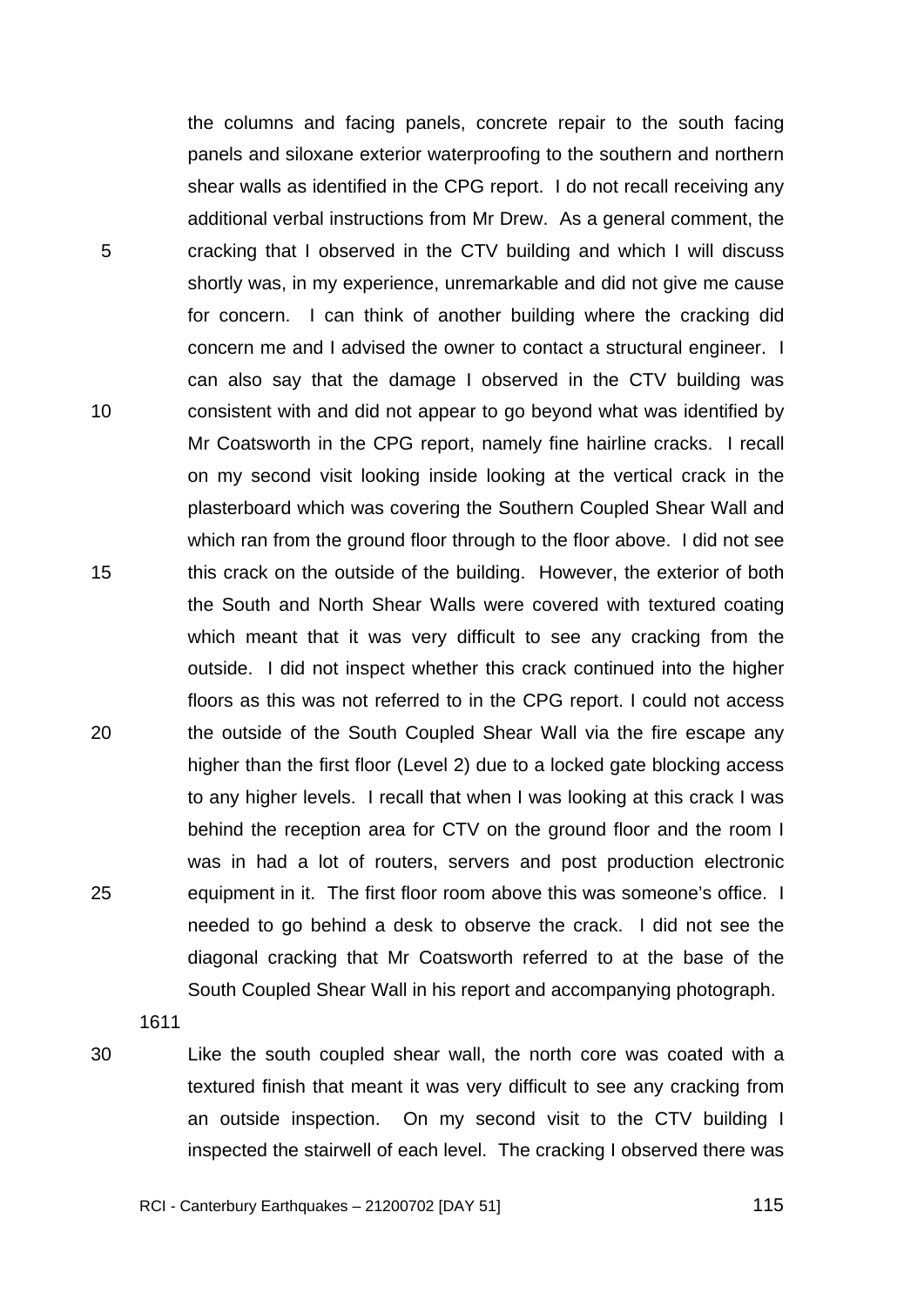consistent with what Mr Coatsworth's had recorded in his report. I do not remember seeing any cracking in the toilets. I remember looking closely at the cracking by the stairs because I was concerned that I had to remove the bulkhead under the stairs in order to repair the cracking on the wall adjacent to where the lifts were. It is for that reason and to view any cracking from the inside of the north core where the two lift cars were that I asked John Drew to arrange for the lefts to be stopped so I could get into that area. The lifts were stopped and I was able to get inside the lift shaft in that area. I noticed horizontal and vertical cracking. There was horizontal cracking at each level of the approximate location of the construction joint of each floor. There was also cracking about half way up each floor which appeared to correspond with the landings for the stairs and the adjacent stairwell. Both types of horizontal crackings were present the full height of the western and northern walls of the lift area of the north core but not in the eastern wall. There were two vertical cracks that ran the length of the lift shaft. One was approximately one metre from the western side of the left shaft and the second was approximately 1.5 metres from the western side of the lift shaft. Both were in the range of 0.2 to 0.5 millimetres wide. I recall that this vertical cracking was just in the north core of the north, the northern wall of the north core. None of the cracks that I referred to in the north core had any spalling."

Q. I'll just get you to pause there. Am I correct in saying that the horizontal cracking that you saw in the lift shaft corresponded to cracking that Mr Coatsworth had indicated in his report that he had seen in the stairwell area?

- A. He simply said if I remember there was only cracking in the lift shaft and I assumed that what I saw related what he talked about in his report.
- Q. You assumed that the cracking the horizontal cracking you saw in the lift shaft corresponded to the cracking he'd seen in the stairwell?
- A. Yes.
- Q. Yes and the vertical cracks that you saw in the lift shaft were not in the Coatsworth report, correct?

RCI - Canterbury Earthquakes – 21200702 [DAY 51]

5

10

15

20

25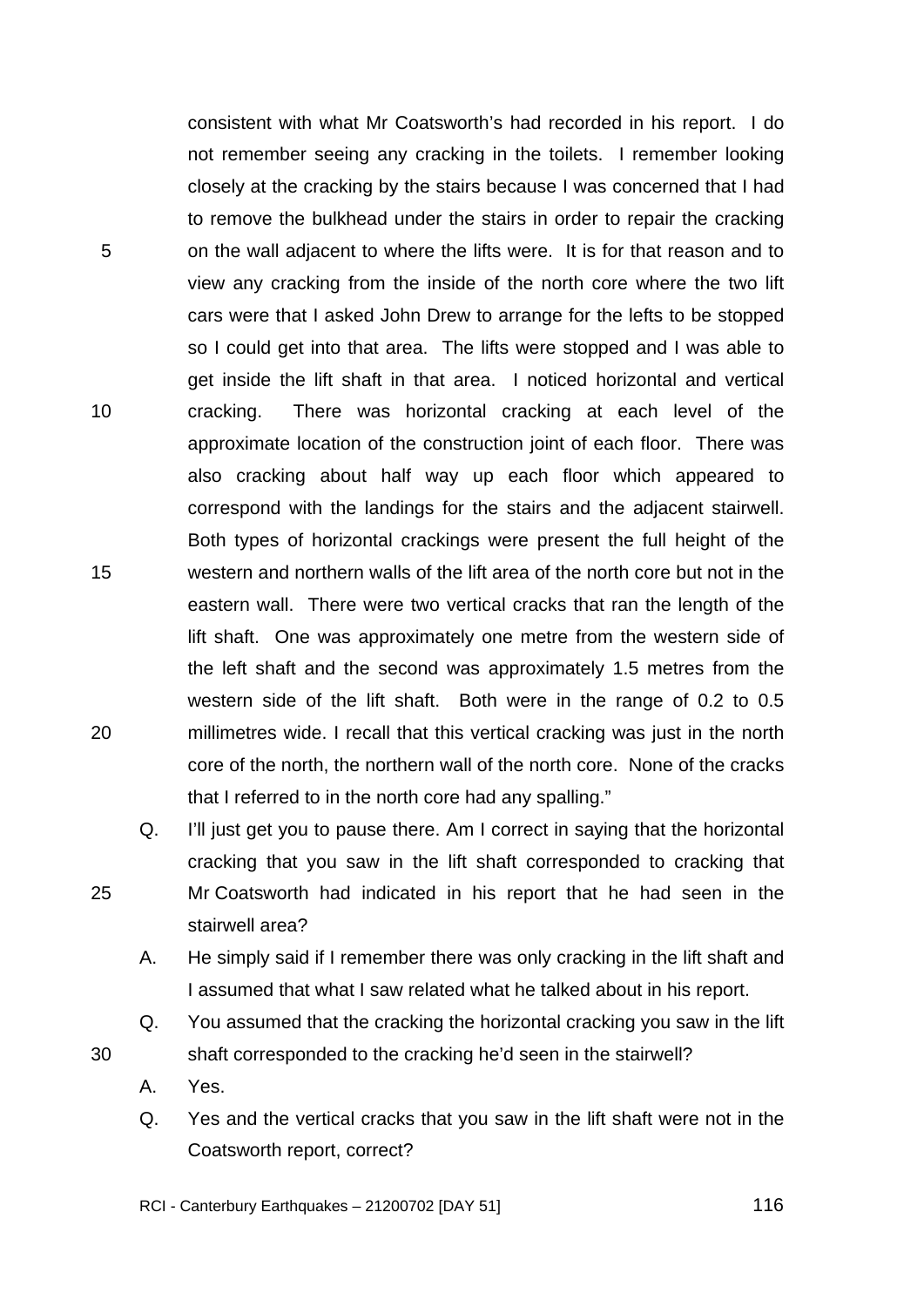A. No.

5

Q. All right. I just want to ask you a bit more about those, and perhaps if I get brought up on the screen firstly a birds' eye view of the layout and BUI.MAD249.0284.46 might be one we could use, I think this is the architectural plans.

## **WITNESS REFERRED TO ARCHITECTURAL PLANS**

- Q. So if we can get the north core on the left-hand side expanded please. All right you can see the two lifts?
- A. Yes.
- 10 Q. Now just using the mouse that's in front of you, can you indicate where the two vertical cracks were that you saw?
	- A. The first one was about there.
	- Q. Right and –
	- A. And that ran the length, the height of the lift shaft and the next one was about there.
- 15
	- Q. All right and you've referred to it as being the first one as being approximately a metre from the western side of the lift shaft?
	- A. Yep.
	- Q. So just indicate the western side of the lift shaft?
- 20 A. I call this the western side of the lift shaft.
	- Q. Okay. So a metre in from that?
	- A. Yep.
	- Q. Was the first one and 1.5 in from the western side was the next one?
	- A. Yes.
- 25 Q. And they ran the length of the height of the building rather
	- A. Yes.
	- $Q. -$  on that north wall?
	- A. Yep.

## **JUSTICE COOPER:**

- 30 Q. So the second one's approximately in the position of the midpoint of the word lift if were extended out to the north wall?
	- A. Yep. Yes.
	- RCI Canterbury Earthquakes 21200702 [DAY 51]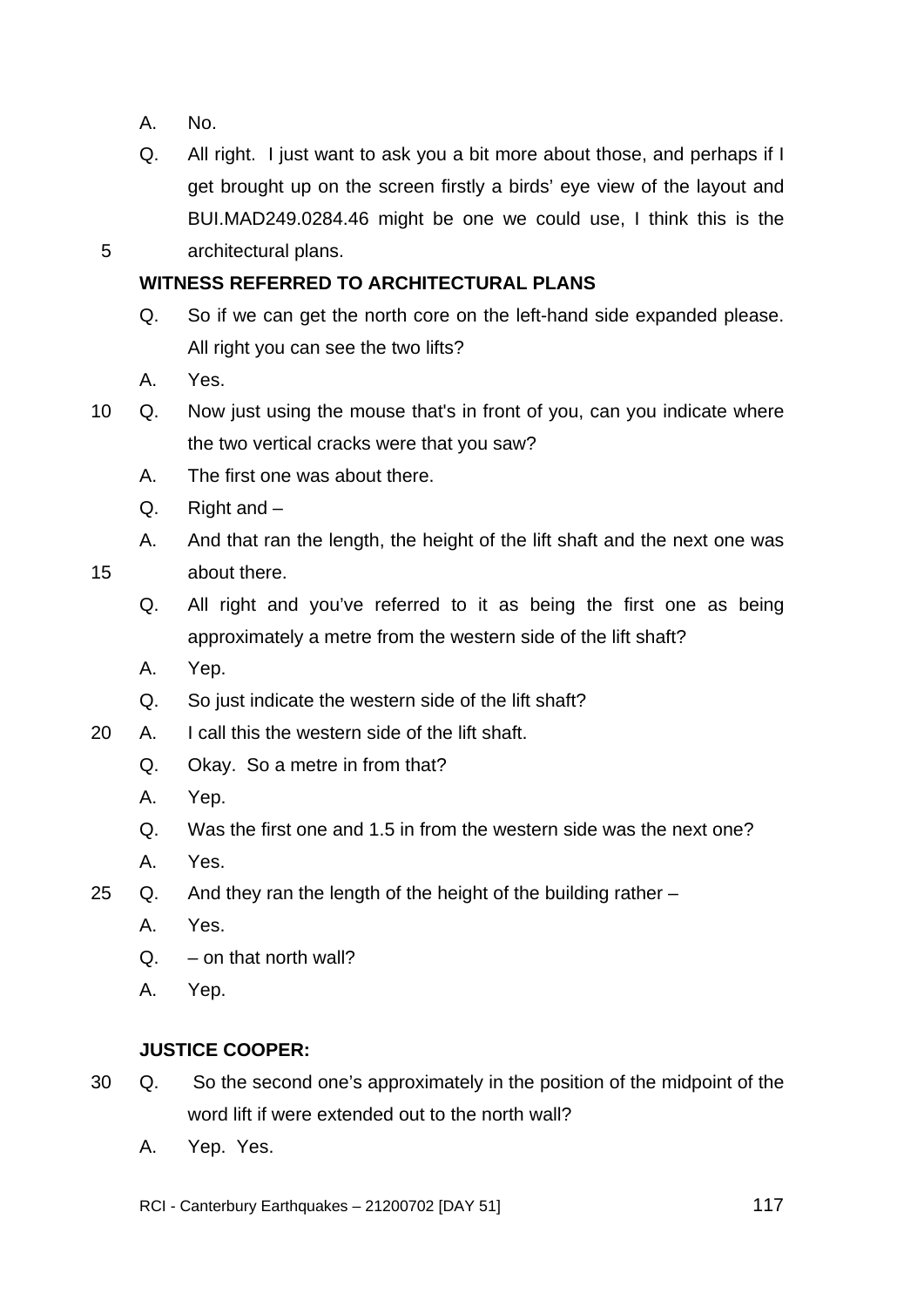## **EXAMINATION CONTINUES: MR ZARIFEH**

- Q. Now did you look on the outside of the north of the shear wall?
- A. Only from the ground.
- Q. Right and could you see those two cracks that you –
- 5 A. No there's a texture coating on there, you couldn't see anything.
	- Q. Okay.
	- A. You couldn't see the horizontal cracks from the ground floor that were in the report either that you could inside the stairs.
	- Q. Right. When you saw those two cracks as you've said, they weren't in
	- the Coatsworth report were they?
		- A. No.

10

- Q. Did they concern you at all?
- A. No.
- Q. Why is that?
- 15 A. One, I had seen a lot of cracking since then that was a lot wider and they were very fine, and then secondly because I knew that the building roughly its age, being of modern design.

# **JUSTICE COOPER:**

- Q. You said you'd seen a lot of cracking since then?
- 20 A. No before, before that.
	- Q. Before?
	- A. Yes. And being a modern building I expected it to have plenty of capacity anyway and to be safe.

## **EXAMINATION CONTINUES: MR ZARIFEH**

- 25 Q. All right, did you think of, or did you think of mentioning it to Mr Drew or to Mr Coatsworth?
	- A. No.
	- Q. For the reasons you've just explained?
	- A. Yes.
- 30 Q. All right. Can you go back to your report please and, or your brief and read from 22.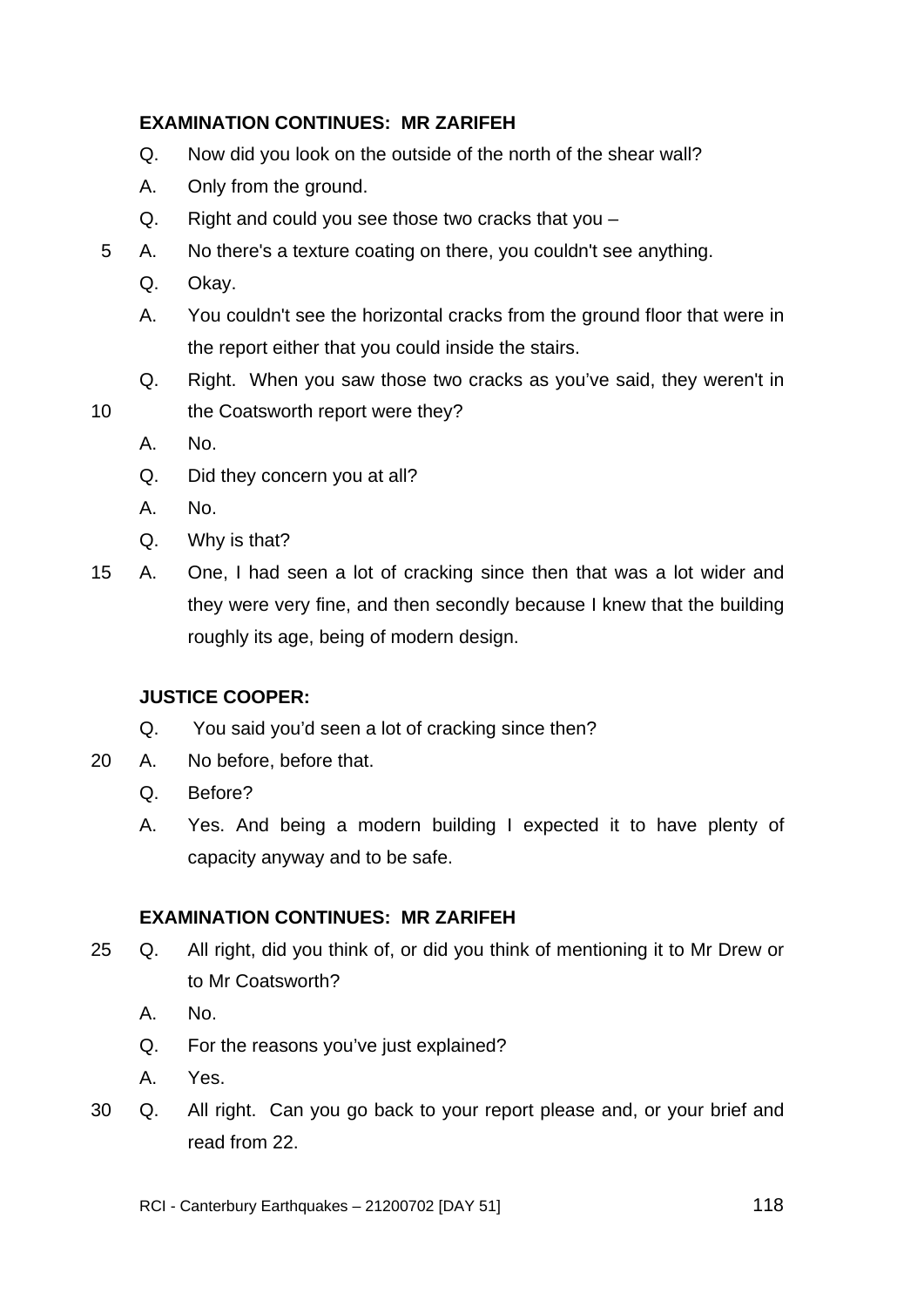## **WITNESS CONTINUES READING BRIEF OF EVIDENCE**

- A. "I did look at the beam column joints in the building where they were not covered by internal linings. I also looked at the columns referred to in the CPG report. I did not look at the block work on the western wall as this did not require crack injection treatment. I had understood that I would be returning to the building a fourth time once the painters had started their work on the outside of the building so that I could have a look at exterior columns of the building on higher floors. However, I was never contacted to advise that this could occur and I do not believe that the painting had started prior to the  $22<sup>nd</sup>$  of February 2011. I have heard nothing further from Mr Drew – sorry, having heard nothing further from Mr Drew we prepared an estimate for repairs which was dated the 22<sup>nd</sup> of February 2011."
	- Q. And we'll just get that brought up, thanks.

#### 15 **WITNESS REFERRED TO ESTIMATE DOCUMENT**

- Q. Is that the estimate you're talking about?
- A. Yes.

5

10

- Q. And the next page? Thank you. Now I didn't get you to refer to, you referred to a photo of the, Mr Coatsworth took of the southern shear wall
- 20 and I'll just get that brought up, please. It's WIT.COATSWORTH.0001D.11 thank you.

## **WITNESS REFERRED TO PHOTOGRAPH**

- Q. That was the Coatsworth photo that you referred to when you said that you did not see the diagonal cracking in the southern shear wall?
- 25 A. No.
	- Q. All right. Thank you and you said paragraph 22 that you did look at the beam column joints in the building where these were not covered by internal linings?
	- A. Yes.
- 30 Q. Was that in the first level or ground floor?
	- A. Ground floor.
	- Q. And did you make any obs- do you recall any observations of those?
	- A. Only that they were exactly as the report was.
	- RCI Canterbury Earthquakes 21200702 [DAY 51]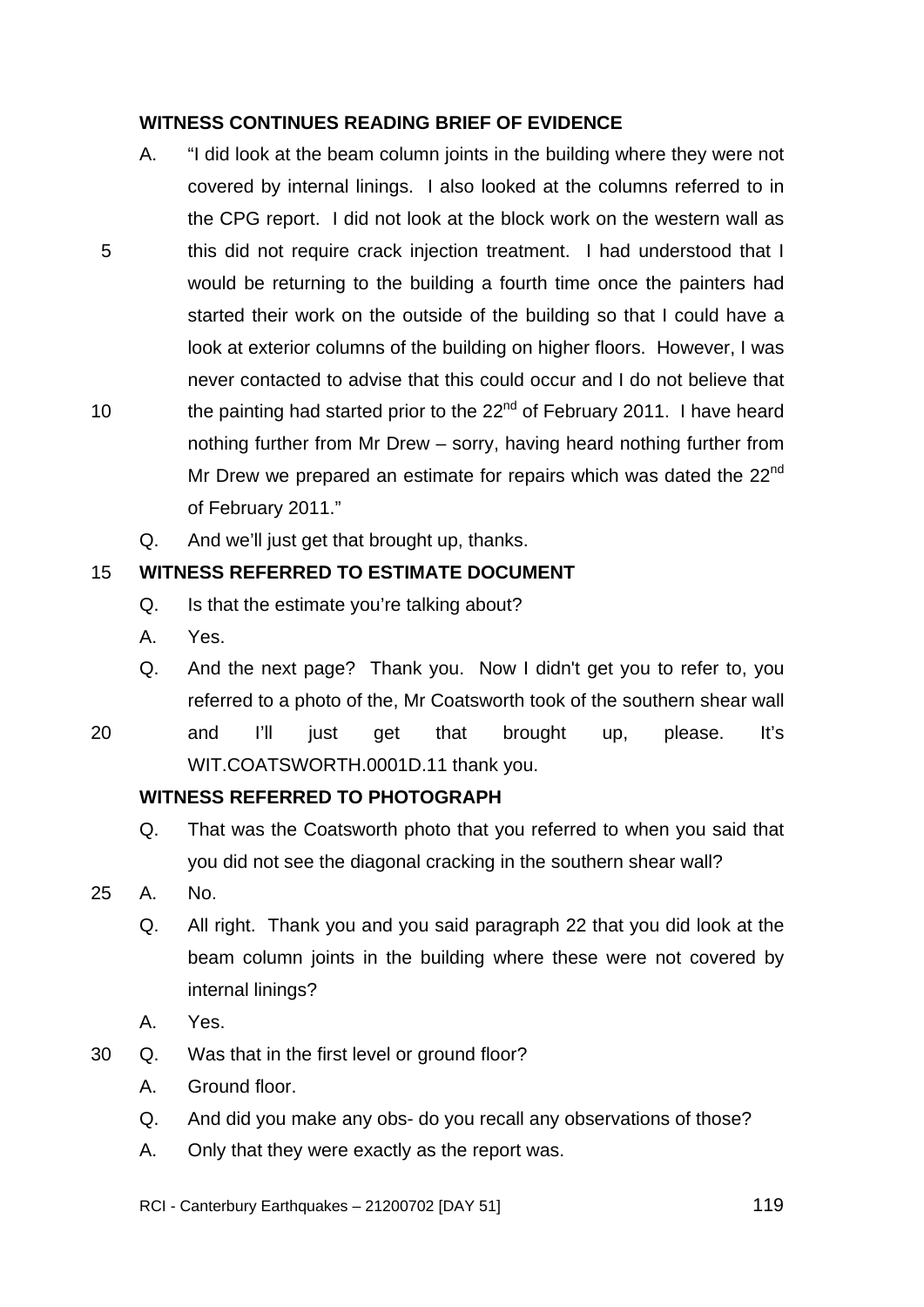- Q. Okay. So you didn't see any cracking or damage?
- A. No.

## **CROSS-EXAMINATION: ALL COUNSEL – NIL**

## **QUESTIONS FROM THE COMMISSIONERS FENWICK AND COOPER- NIL**

5 **QUESTIONS FROM JUSTICE COOPER- NIL** 

## **WITNESS EXCUSED**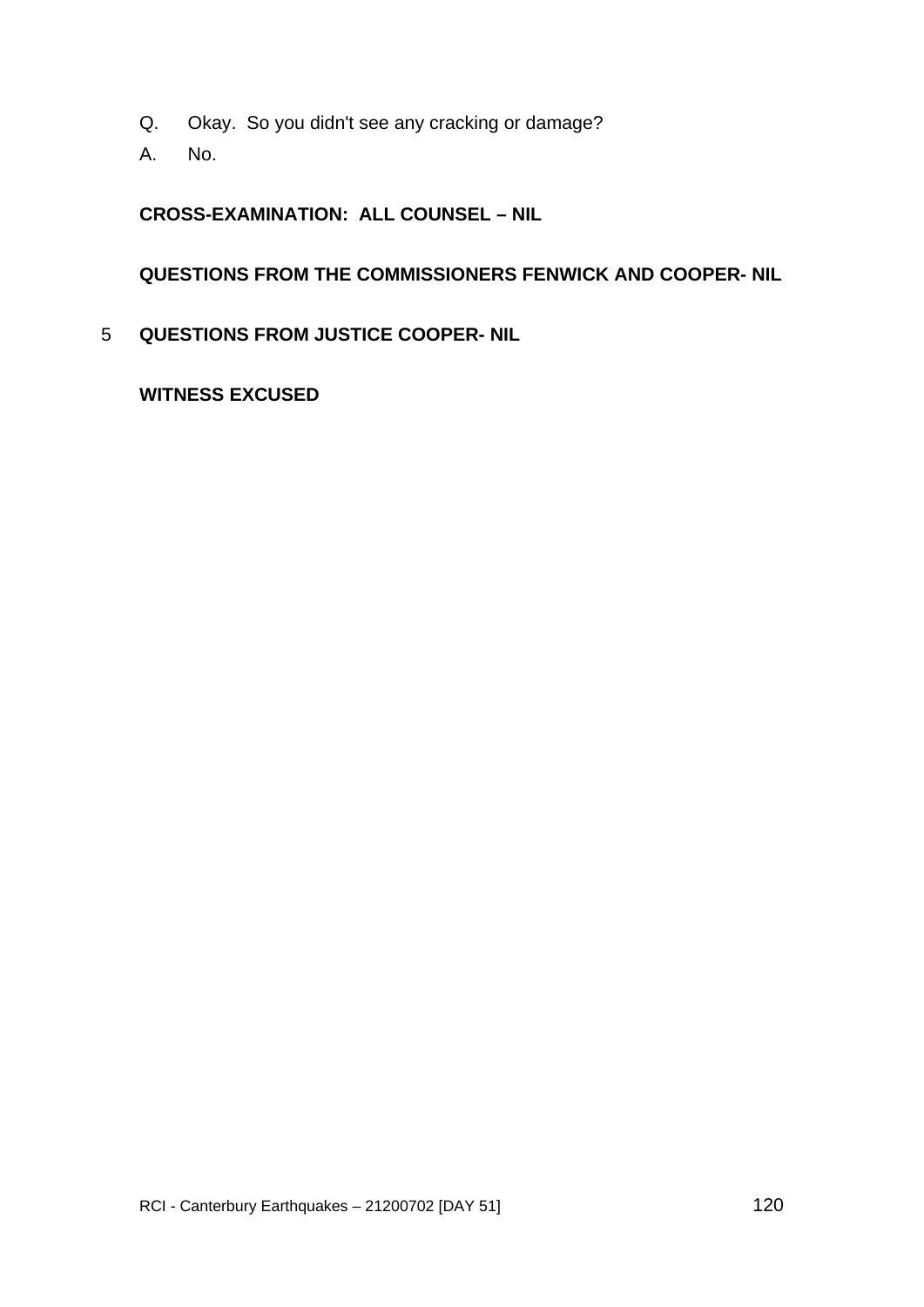## **MR ZARIFEH CALLS**

### **PETER ROBERT HIGGINS (SWORN)**

- Q. Mr Higgins is your full name Peter Robert Higgins?
- A. Yes.
- 5 Q. You live here in Christchurch and are you the southern regional manager for Construction Techniques Limited?
	- A. That's correct.
	- Q. You've got a brief of your evidence signed by you in front of you?
	- A. Correct.
- 10 Q. Can I ask you to please read that starting at paragraph 2.

## **WITNESS READS BRIEF OF EVIDENCE FROM PARAGRAPH 2**

1621

15 20 25 30 A. Construction Techniques Limited was contacted by John Drew, the CTV Building Manager in early 2011 and requested to provide an estimate of costs to repair cracking in various elements of the building. I made two visits to the CTV Building in February 2011. Just a clarification, reference to levels in this statement are consistent with those adopted by the Royal Commission and they are of appended correspondence relate to the convention applicable at the time of inspection thus level 5 was previously referred to as the fourth floor. The first visit was on 8<sup>th</sup> of February 2011. I met John Drew at his office on level 5, fourth floor of the CTV Building at 1.00 pm. Prior to that meeting I had not received any reports or other information about the building. We went to the north end of the building where the shear core was and Mr Drew showed me typical crack damage in the stairwell at the north end of the building and the level 5 bathroom end wall at the north end of the building. We also went up to level 6, fifth floor and Mr Drew pointed out the cracked column and beam outside the lift doors facing Madras Street. We then returned to Mr Drew's office and Mr Drew told me during that first visit that a structural engineer had visited the building and at the completion of this first visit and while I was still in his office he located the report by David Coatsworth of CPG dated 6 October 2010 and emailed me a copy for future reference. Because I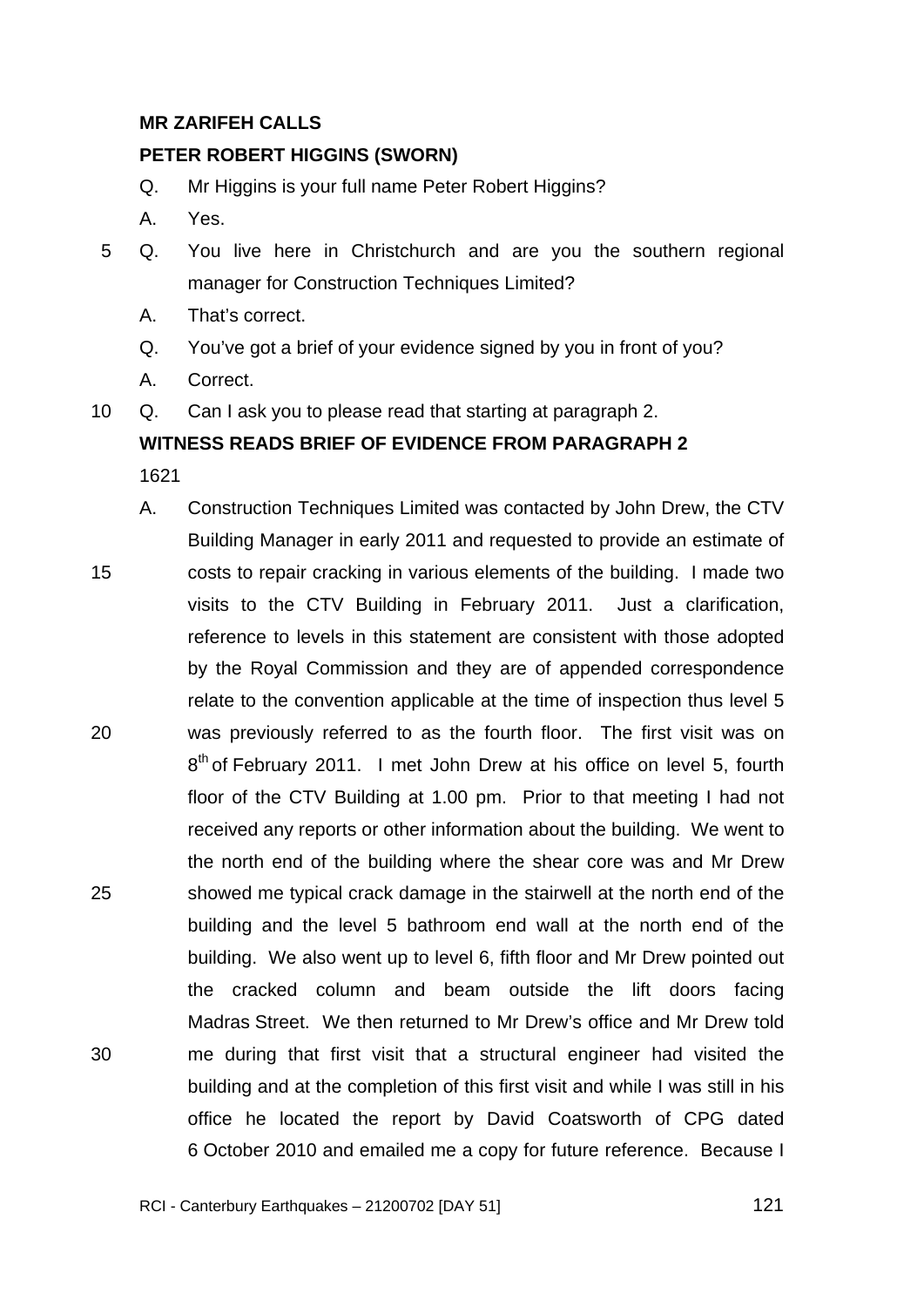TRANS.20120702.122

5 10 15 hadn't seen the CPG report prior to my first visit to the CTV building, my inspection at that time could only be preliminary and relied on Mr Drew pointing out examples of crack damage. Once I had had a chance to review the CPG report I undertook a second visit to the CTV building, which took place on  $14<sup>th</sup>$  of February 2011. The CPG report did not quantify the scope of work that was required and the purpose of my second visit was to determine an approximate quantity of the reported crack and spall repair in order to provide an initial budget estimate for the remedial works based on the CPG observations. The main areas that I looked at during my second visit, guided by the CPG report, was the crack outside the fire escape in the south shear wall, the level 2 beam cracks on the north face of the building, the stairwell walls, the cracked column on level 6 outside the lift shaft and the adjoining lintel beam spall/crack. I did not form any view about the nature of the damage in these areas as the purpose of my visit was simply to quantify the scope of works required and prepare an estimate. The cracks that I observed in the stairwell walls were generally horizontal and were consistent with construction joints as illustrated in photograph 3 in the CPG report.

20 Q. That is just being brought up now.

### **WITNESS REFERRED TO BUI.MAD249.0082.14**

- A. My recollection is that there was a thin plaster render over the concrete in the stairwells which had cracked with the joint movement and this render would need to be removed along the crack line for setting up and injection of the construction joints. I saw cracks on both sides of the stairwell as well as in the north shear wall.
	- Q. Looking at that photo that is on the screen, do we see an example of that cracking?
	- A. Yes I do.
- 30 Q. That is the horizontal cracking about the middle of the photo?
	- A. Yes.

25

Q. Thank you. Paragraph 12?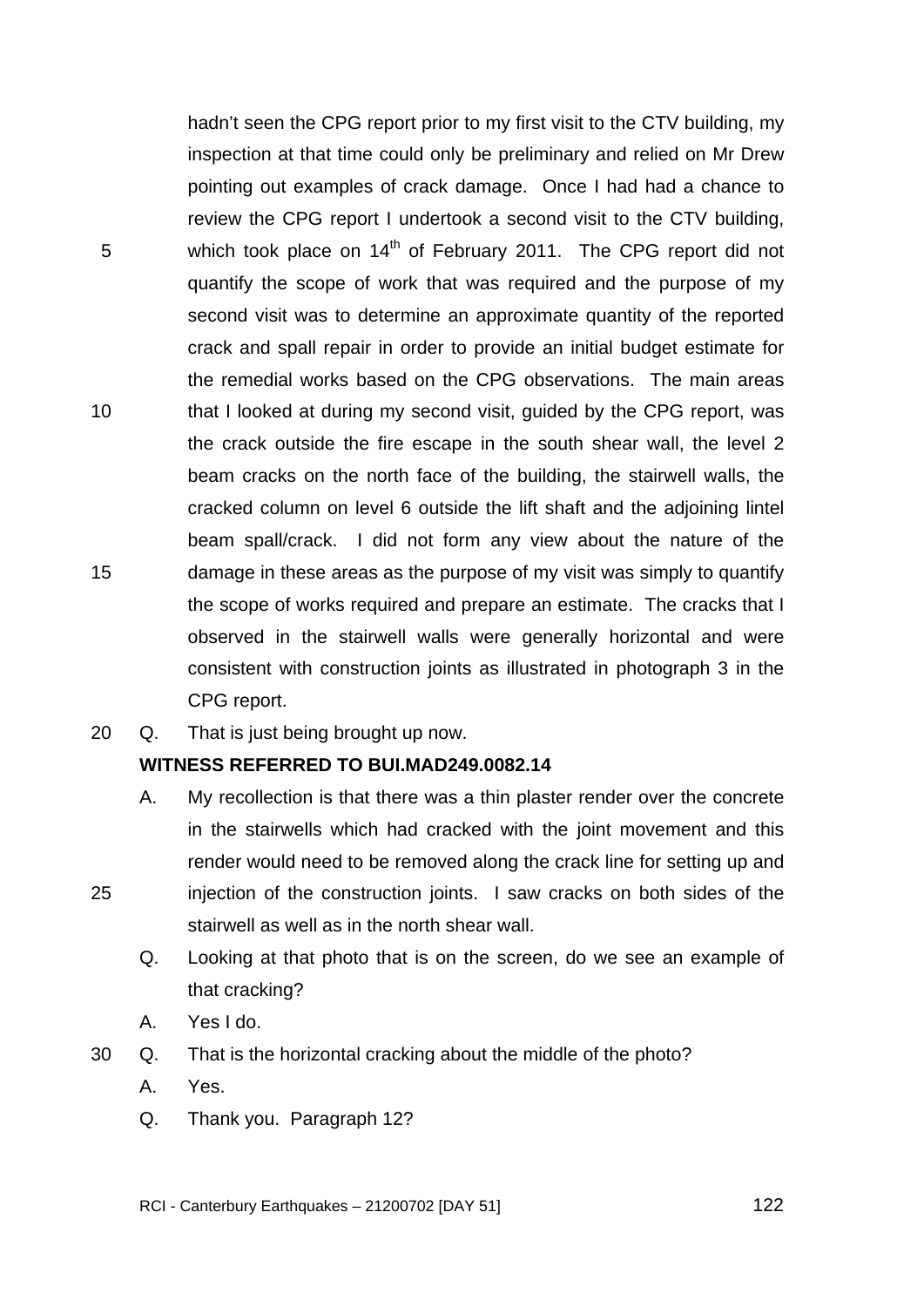- A. The cracked column and adjoining beam that I inspected on level 6 outside the lift shaft appears to be the same column that appears in photograph 4 of the CPG report
- Q. I think that is just coming up.

#### 5 **WITNESS REFERRED TO BUI.MAD249.0082.14**

- A. I have recorded six horizontal circumferential cracks in this column with concrete spalling in the overhead lintel beam adjoining this column approximately 1200-1500mm out from the face of the column above the window. I have provided the Royal Commission with a scanned photograph which I took of this column and the adjoining beam and I have drawn along the lines of the cracks with a pen. I have not been unfortunately to find the original photograph in my records.
	- Q. Just get that brought up.

## **WITNESS REFERRED TO BUI.MAD249.0454**

- 15 Q. So there is in fact two photographs?
	- A. Correct.

10

- Q. And the first one shows them majority of that column?
- A. That's right.
- Q. And the cracking is, as you say you have drawn, have you drawn on all
- 20 of the cracking you could see?
	- A. Ah, not all of it, the main ones.
	- Q. And the photograph on the right we can see two of the higher cracks –
	- A. Yes.
	- $Q. -$  on the column?

## 25 A. Yes.

- $Q.$  And the damage to  $-1$  think you called it the lintel?
- A. Yeah.
- Q. We can see that above the column in the ceiling?
- A. Above the window.
- 30 Q. Above the window in the ceiling area?
	- A. Yes.
	- Q. Was that the only damage to that lintel area?
	- A. The only damage that I saw, or could see at that time.
	- RCI Canterbury Earthquakes 21200702 [DAY 51]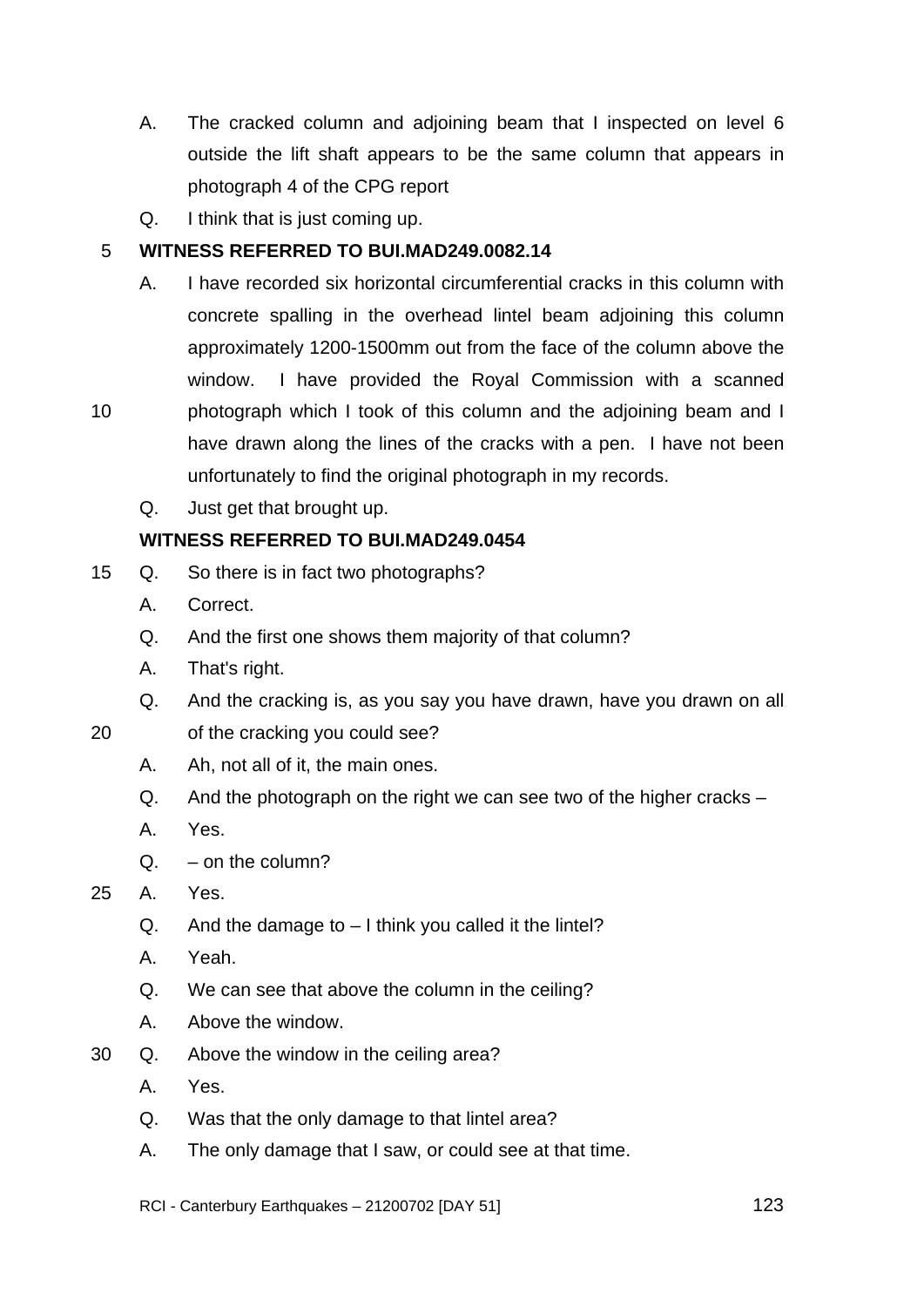Q. I will just get a photo brought up I think it is the WIT.COATSWORTH.0001.H.35

# **WITNESS REFERRED TO PHOTOGRAPH**

- 5 Q. This is a photo taken of that, you will see there fifth floor column in lift lobby, minor cracking and beam soffit. This is taken on the 19<sup>th</sup> of October 2010. Can you make any comment about the damage to that soffit or lintel area that we can see on that photo?
	- A. I can't recall that specific damage and from this resolution I couldn't tell whether that was a crack or perhaps paint.
- 10 Q. Is that the crack that you saw in that lintel area?
	- A. No.
	- Q. The one that you saw was that further along from the column?
	- A. Yes.
	- Q. I will just get one more photograph put up, WIT.PAGAN.0001.45. This is
- 15 a photograph of the same area taken by a quantity surveyor that was with Mr Coatsworth and this was taken as I understand it on the 29<sup>th</sup> of September 2010.

## **WITNESS REFERRED TO PHOTOGRAPH**

Q. If we can expand the photo on the top left please. Do you see that

- perhaps a better photo of that cracking?
	- A. Yes.

20

- Q. All right, do you recall seeing that cracking on the  $14<sup>th</sup>$  of February?
- A. Look I can't recall and I don't have a record that –
- Q. Again though is that the same cracking as you have indicated on your photo or not?

25

- A. I believed it was further out from the column than that.
- Q. We might be able to bring your photo up next to it actually, .0454.

## **WITNESS REFERRED TO PHOTOGRAPH**

- Q. So the crack
- 30 1631

1631

Q. So the crack on the top left photo, on the left side appears to be close to the column, correct?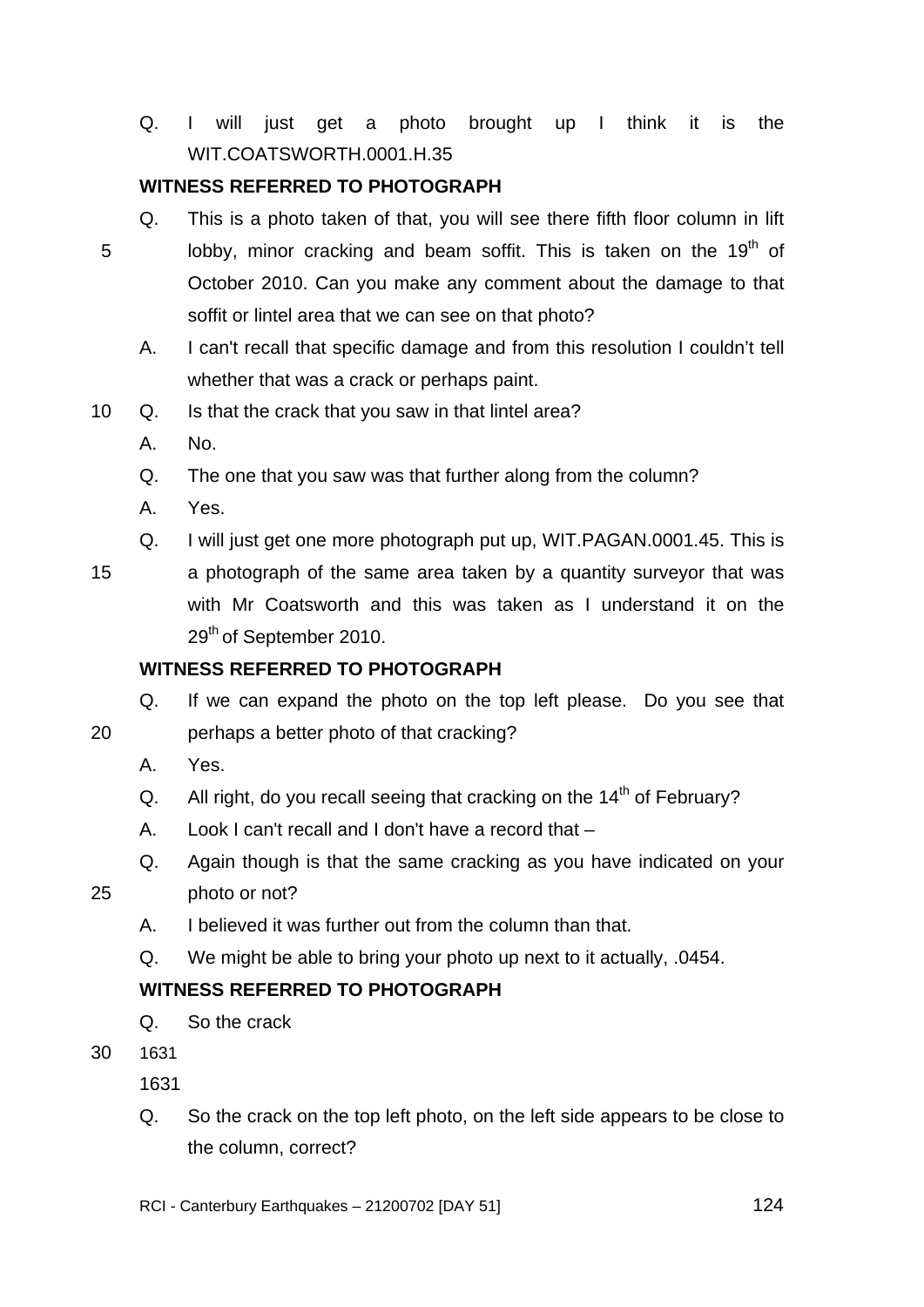A. Yes.

5

15

- Q. And can you faintly see it in your photograph?
- A. I, I can now, yes.
- Q. So the damage that you've circled in your photo is separate damage that you saw on the  $14<sup>th</sup>$  of February?
- A. In addition to the, to that photo, ah, cracks that you're referring to, yes.
- Q. Can I take you back to your brief please, paragraph 13?
- A. I have also recorded that the level 2 beam on the north elevation over the entry off Madras Street had five near vertical or diagonal cracks in it
- 10 above the glass entry area of approximately one metre (in length). This is shown in photograph 5 of the CPG report.
	- Q. Let's get that brought up?

## **WITNESS REFERRED TO PHOTOGRAPH**

- Q. If we can focus on the top photo please? Can we see the cracking you're talking about?
	- A. Yes, they're very fine in that area.
	- Q. Can you mark it? Can you indicate it with the mouse please?
	- A. Sorry, up there, there's another one we can see up there.
	- Q. Paragraph 14?
- 20 A. My notes also record that the south shear wall had one fine, near vertical or diagonal crack in the wall adjacent to the fire escape landing of approximately two metres. This is the same area shown in photograph 2 of the CPG report.
	- Q. We'll get that brought up.

#### 25 **WITNESS REFERRED TO PHOTOGRAPH**

- Q. Can you indicate on that photograph where that is?
- A. My, I'm only going on recollection but it was approximately midway under the stairwell and heading up towards the right.
- Q. But from the ground towards the door?
- 30 A. From the ground towards the door.
	- Q. Did it go all the way to that doorway or not?
	- A. I can't recall.
	- Q. Paragraph 15?

RCI - Canterbury Earthquakes – 21200702 [DAY 51]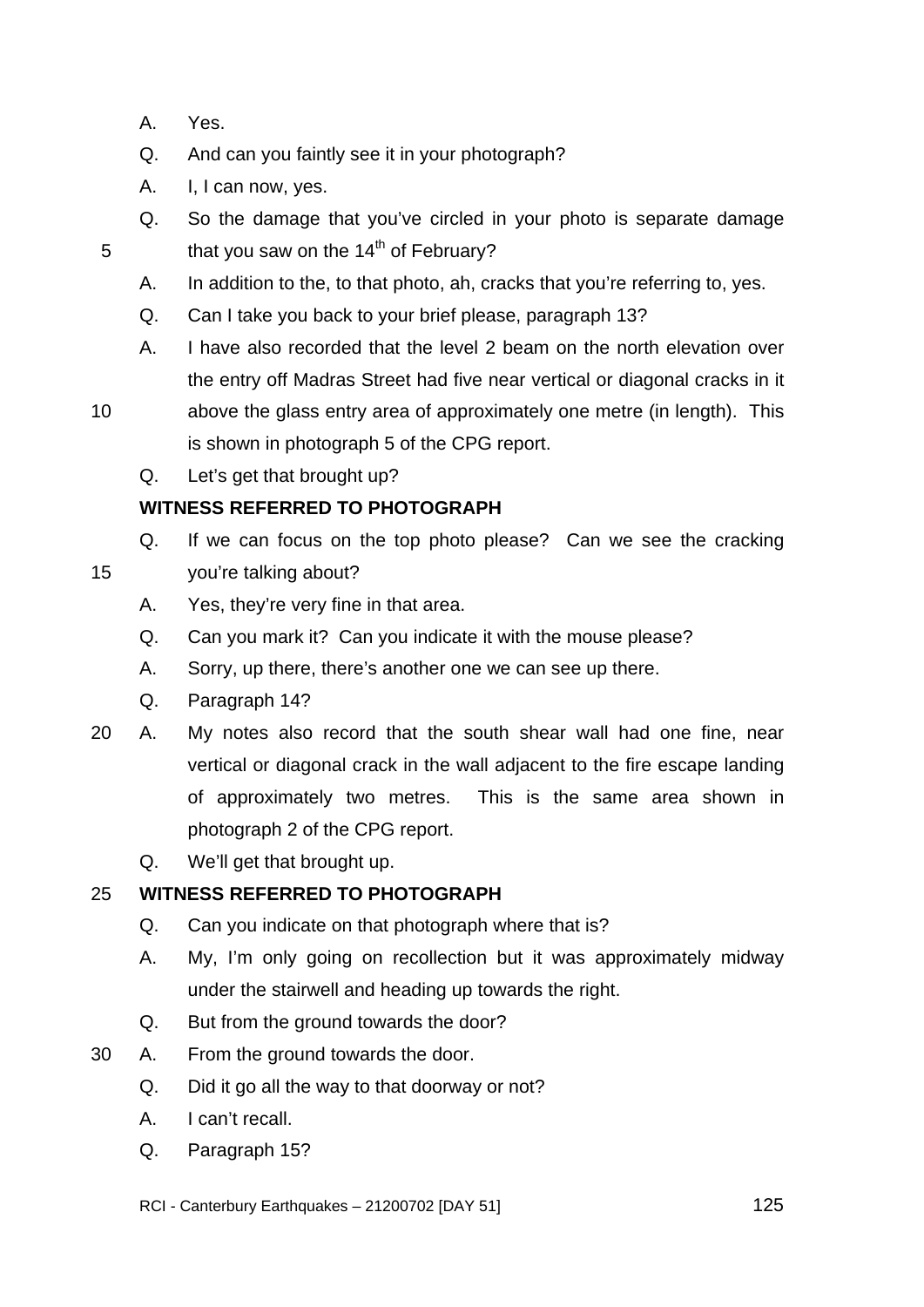- A. On that second visit to the CTV building I was only able to access parts of the building that were identified in the CPG report or were pointed out to me by Mr Drew. I did not visit any other areas which were occupied at the time or were inaccessible. The inaccessible areas included the lift shaft and columns or beams above ground level, unless these were in public spaces. I did not look at all of the columns. External assessment of the building could only be carried out from ground level and external scaffold or access platforms would be required for a full inspection. We did not remove any wall linings. It was our practice following the 4 September 2010 earthquake to note in estimates that until all wall and floor linings, paint and plaster render were removed and the surface laitance along the line of any crack was ground back, it was difficult to quantify the scope and therefore a cost of repair work, and this is the reason that a budget estimate was submitted, and this was a typical approach at this time.
	- Q. Just so we're clear, are you saying that until you removed wall linings you couldn't see what was involved in repairing a crack or the extent of the crack?
	- A. Both.

5

10

15

- 20 Q. And if the crack was more extensive it would probably cost more, does that follow?
	- A. The, until those were removed you couldn't actually quantify, um, we've worked in other buildings and continue to work in other buildings where what you see and what you finally end up with are different by a significant multiplier.
	- Q. And in your experience with concrete buildings such as this you were working on at the time, once you removed wall linings were you finding big differences in terms of what you'd estimated for on looking visually from the plaster linings?
- 30 A. Yes.
	- Q. What, in relation to more repair work or more extensive cracking?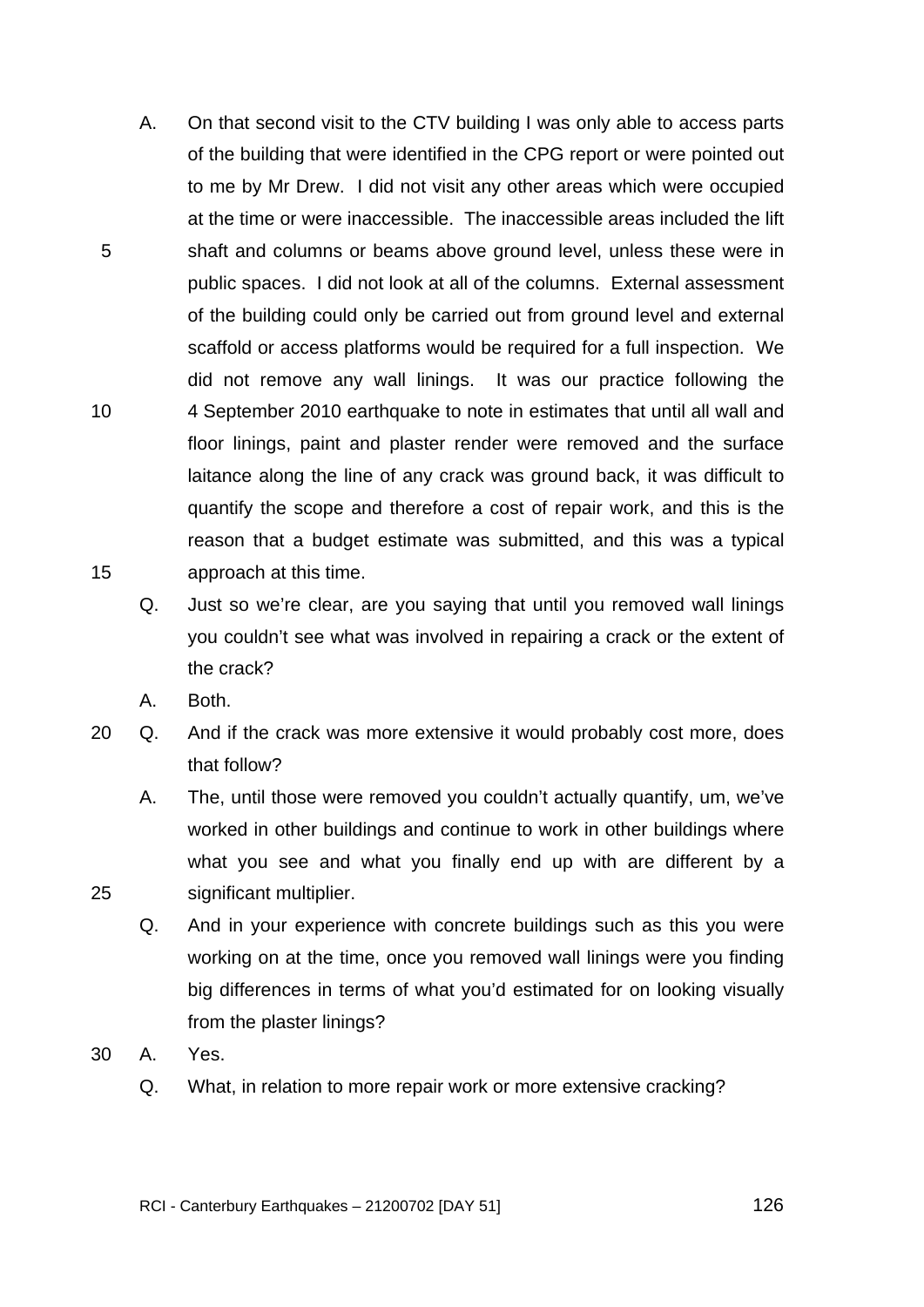- A. Ah, if I can give one example, ah, it was quoted on, or it estimated on 500 linear metres that was visible, ah, on completion of the remedial works we'd done approximately 4200 linear metres.
- Q. Right. Paragraph 17?
- 5 A. I submitted a budget estimate to Mr Drew on 15 February 2011. He then telephoned me on Friday, 18 February 2011, noting that my estimate had omitted any quantification of the cracking in the lift shaft. I advised Mr Drew that this cracking was not included in the estimate because I had not been able to access the lift shaft during my visits.
- 10 15 Mr Drew then requested that the budget estimate be amended to provide a contingency for approximately 80 linear metres of cracks in the lift shaft walls and to re-submit the estimate on that basis. I had no other information as to the basis of the 80 linear metre figure but was prepared to incorporate this figure on the basis that the initial budget estimate would be refined as matters progressed.
	- Q. If we could please have that brought up?

## **WITNESS REFERRED TO DOCUMENT**

- Q. That's your estimate?
- A. Correct, yes.
- 20 Q. And it looks from the total there on the second paragraph that the total was 80 metres?
	- A. Correct.
	- Q. Eighty linear metres, so Mr Drew was suggesting you doubled it basically?
- 25 A. Yes.
	- Q. But you don't know on what basis, you didn't discuss with him whether he'd been told that by someone else?
	- A. No but that was a, it was reasonable to make that assumption.
	- Q. What was?
- 30 A. If he was receiving other quotes.
	- Q. Thank you, 18?
	- A. I did not have an opportunity to resubmit the estimate with this amendment prior to 22 February 2011.
	- RCI Canterbury Earthquakes 21200702 [DAY 51]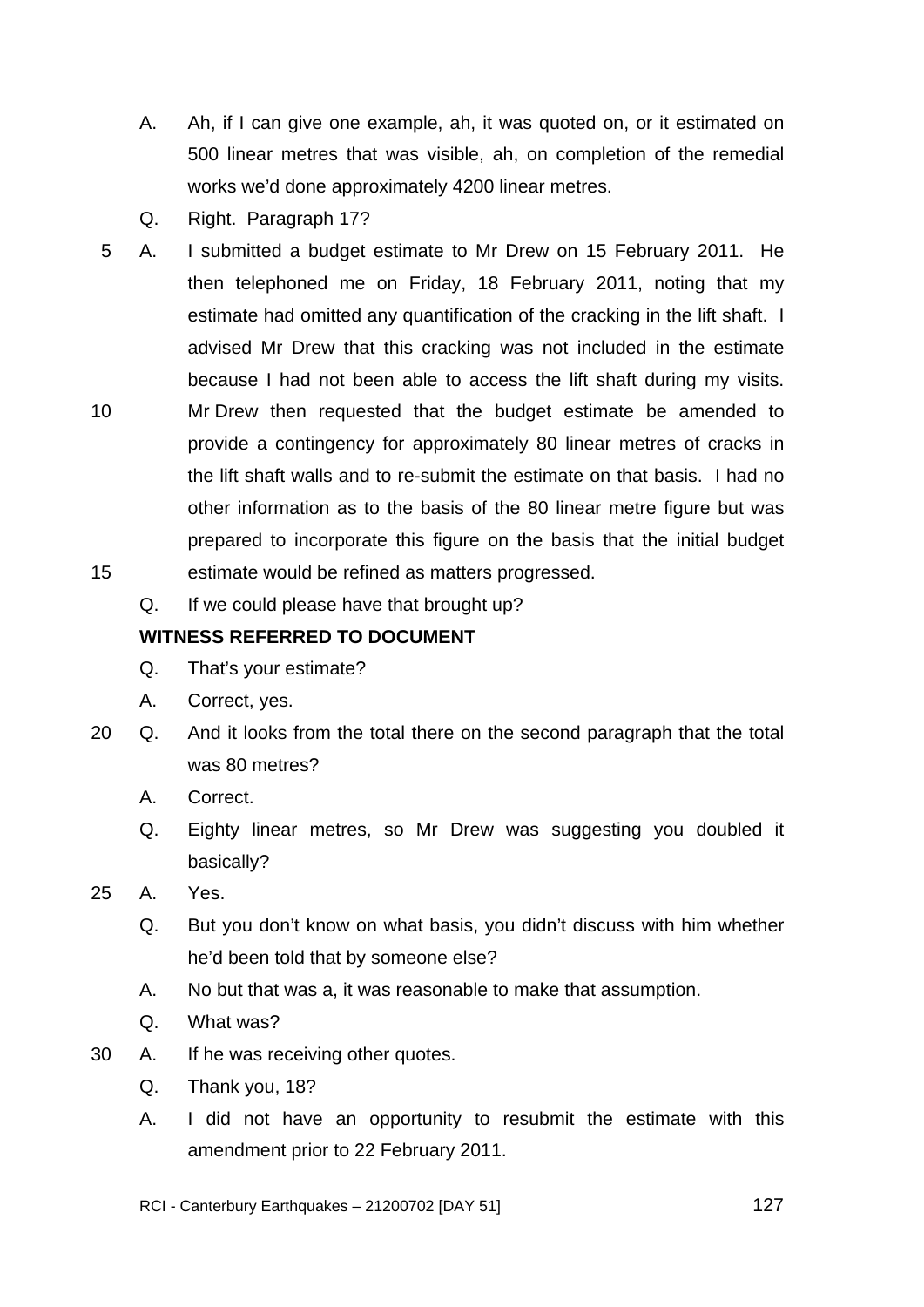**CROSS-EXAMINATION: ALL COUNSEL - NIL** 

**QUESTIONS FROM THE COMMISSIONERS FENWICK AND COOPER – NIL** 

**QUESTIONS FROM JUSTICE COOPER - NIL** 

5 **WITNESS EXCUSED**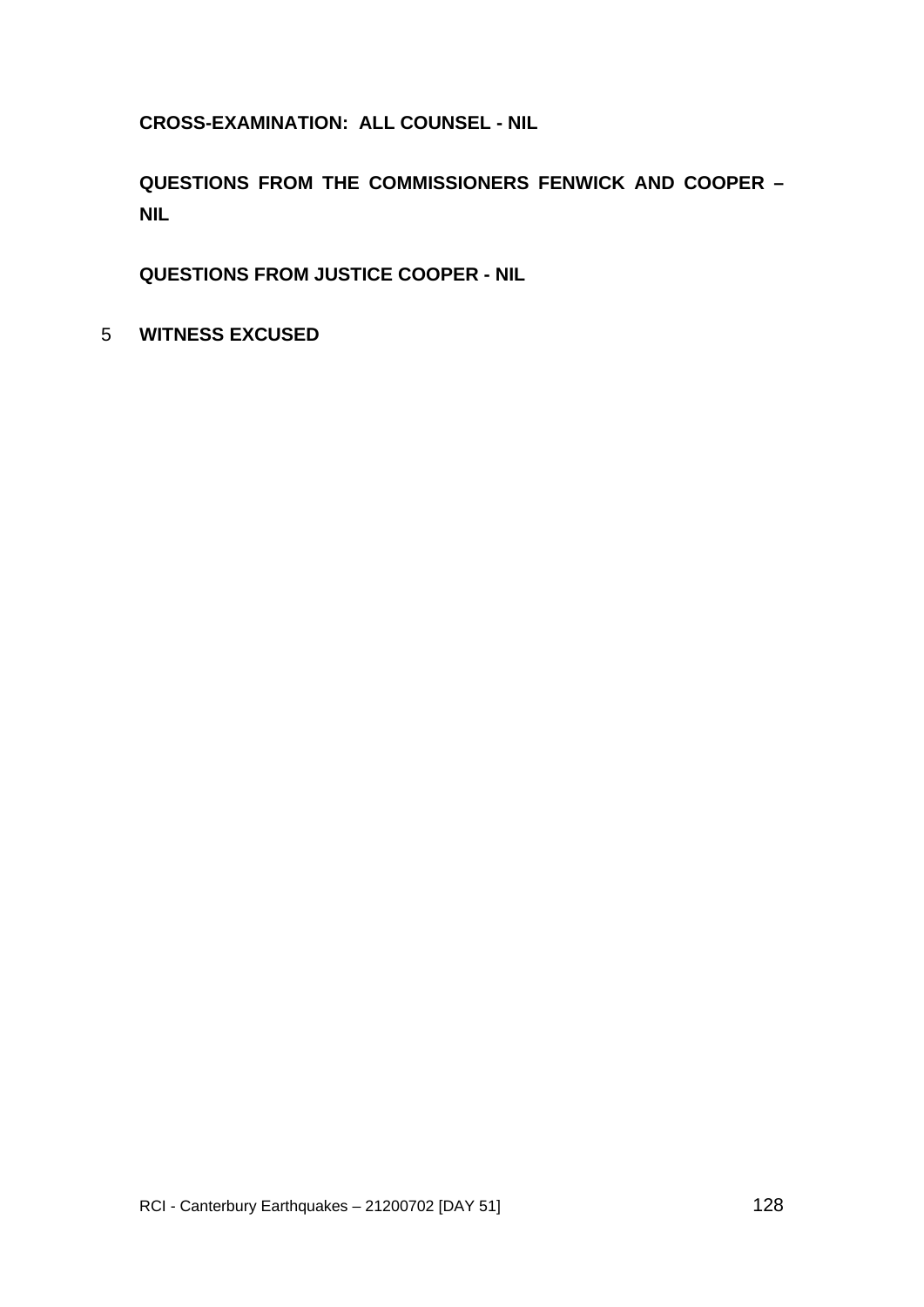## **MR ZARIFEH CALLS**

### **STEVEN JOHN KISSELL (SWORN)**

- Q. Your full name is Steven John Kissell, you live in Russley, Christchurch and you're currently employed by Otis Elevator Company Limited as a service technician?
- A. That's correct.
- Q. And your role involves providing safe lift shaft access, and I think you've worked for Otis since 1 November 2010?
- A. Yes.

- 10 Q. You've got a signed brief in front of you of your evidence?
	- A. Yes.
	- Q. Can I ask you please to read that from paragraph 2?
- 15 20 25 30 A. I was asked to provide access to the lift at the CTV building so that someone from Concrete Repair and Protection Ltd could inspect the lift shaft. I met with a person from that company (who I understand is Graeme Smith), around lunchtime on Friday the  $18<sup>th</sup>$  of February 2011. I have been asked to give evidence about this. My role was to provide access to the lift shaft and drive the lift up and down. To enable us to get on top of the lift, it was "crash stopped". This is when the lift is stopped and the doors opened while in motion using a unique tool, called a v-key. This enables access to the roof of the lift where it can then be driven up and down the shaft providing a view of the internal lift well, which consists of the three outer walls and a cross-section of the floors. The area I am referring to is marked on a plan of the north core attached and marked "A". We gained access to the lift shaft at the top floor (level 6) and we made our way down the shaft checking the internal walls between each of the levels. We performed this procedure on both lifts. As Graeme noticed cracks he would point them out to me. I helped Graeme by pointing out some cracks to him too. When we found cracks we would stop the lift so Graeme could investigate further. My recollection is that there a number of horizontal and vertical cracks in the lift shaft, however I cannot remember exactly how many or exactly whereabouts these were. I accompany a lot of inspectors and none of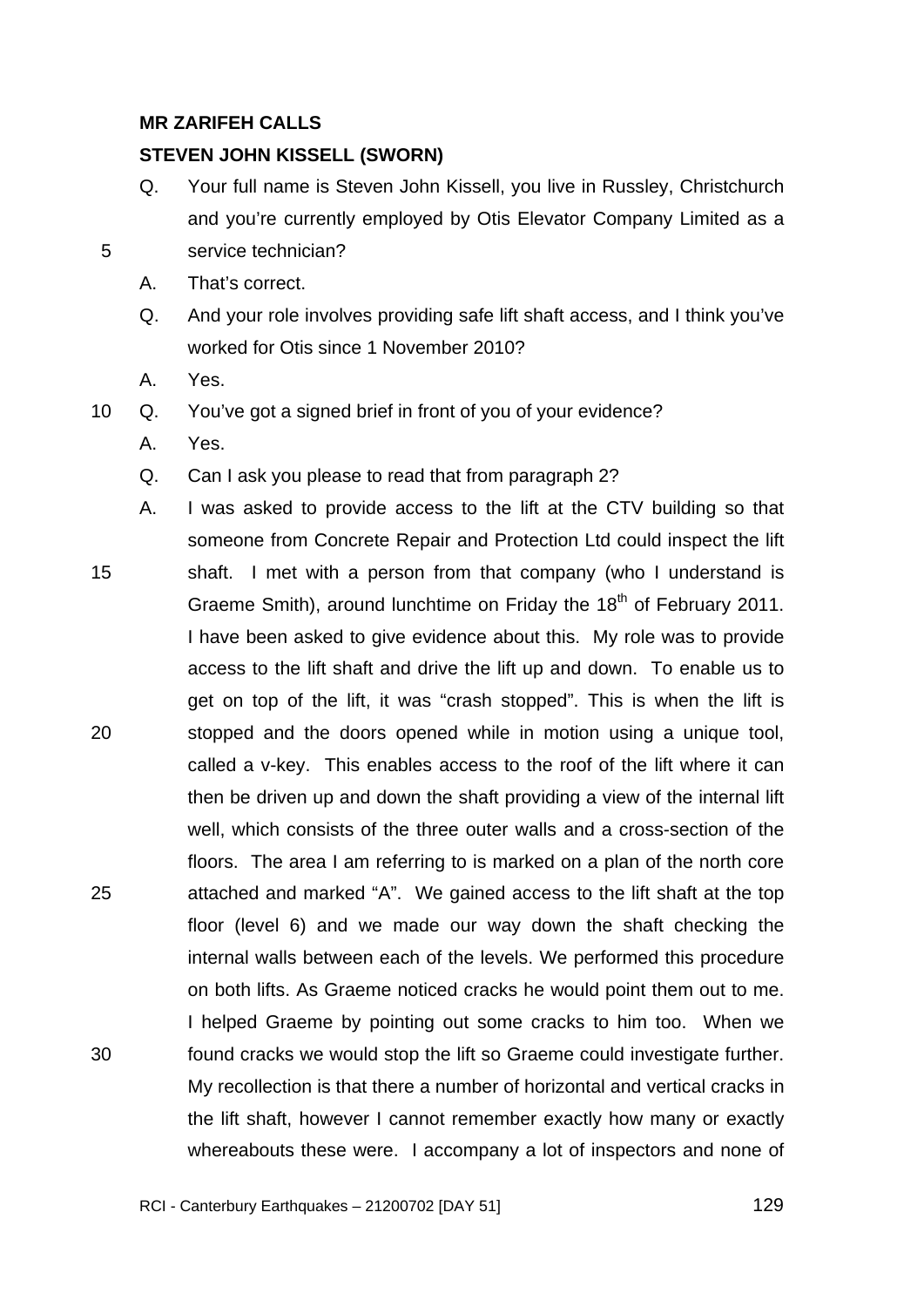the cracks I saw on this occasion caused me concern. I've been told that Graeme has said that he saw two vertical cracks essentially running the length of the north wall of the lift shaft. I do vaguely recall Graeme pointing out these cracks to me but don't recall how extensive they were. Graeme was standing at the back of the lift nearest the north wall and I was at the front driving it so he would have had a better view of the wall. I've been shown a picture of part of a drag bar which remained attached to the wall of the lift well and asked whether I remember seeing any. I've also been shown a plan of the north core and it has been explained to me where one might expect to see them. The areas pointed out to me are marked on the plan attached and marked A. I do not recall seeing any drag bars but they were not something I was looking out for. I noticed a crack in the foyer on level 6. The location of this crack is marked on the plan attached and marked A.

- 15 Q. Just show us where that is, is that the X?
	- A. Yes.

5

10

- Q. As you would walk out of the lift on the left?
- A. Yes.
- Q. Thanks.
- 25 20 A. It was underneath the window in the eastern wall by the lift. It ran from under the windowsill diagonally towards the corner of the lift. Its width was approximately three millimetres but it's hard to recall exactly how wide it would have been. I've seen a lot of damage in buildings but thought that this crack was serious because of its width and because it was on a diagonal. It appeared as though there wasn't a lot of strength in the wall which concerned me. I've drawn a sketch of the crack that I saw, this is attached and marked B. The location of the crack and its dimensions is approximate only. I cannot remember –
	- Q. We'll just get that one brought up. So you've drawn in the crack and that's the window immediately to your left as you exit the lift?
	- A. Yes.

30

Q. And we've heard some reference to this area, before you might have heard it, there's a column on the corner to the right of your diagram?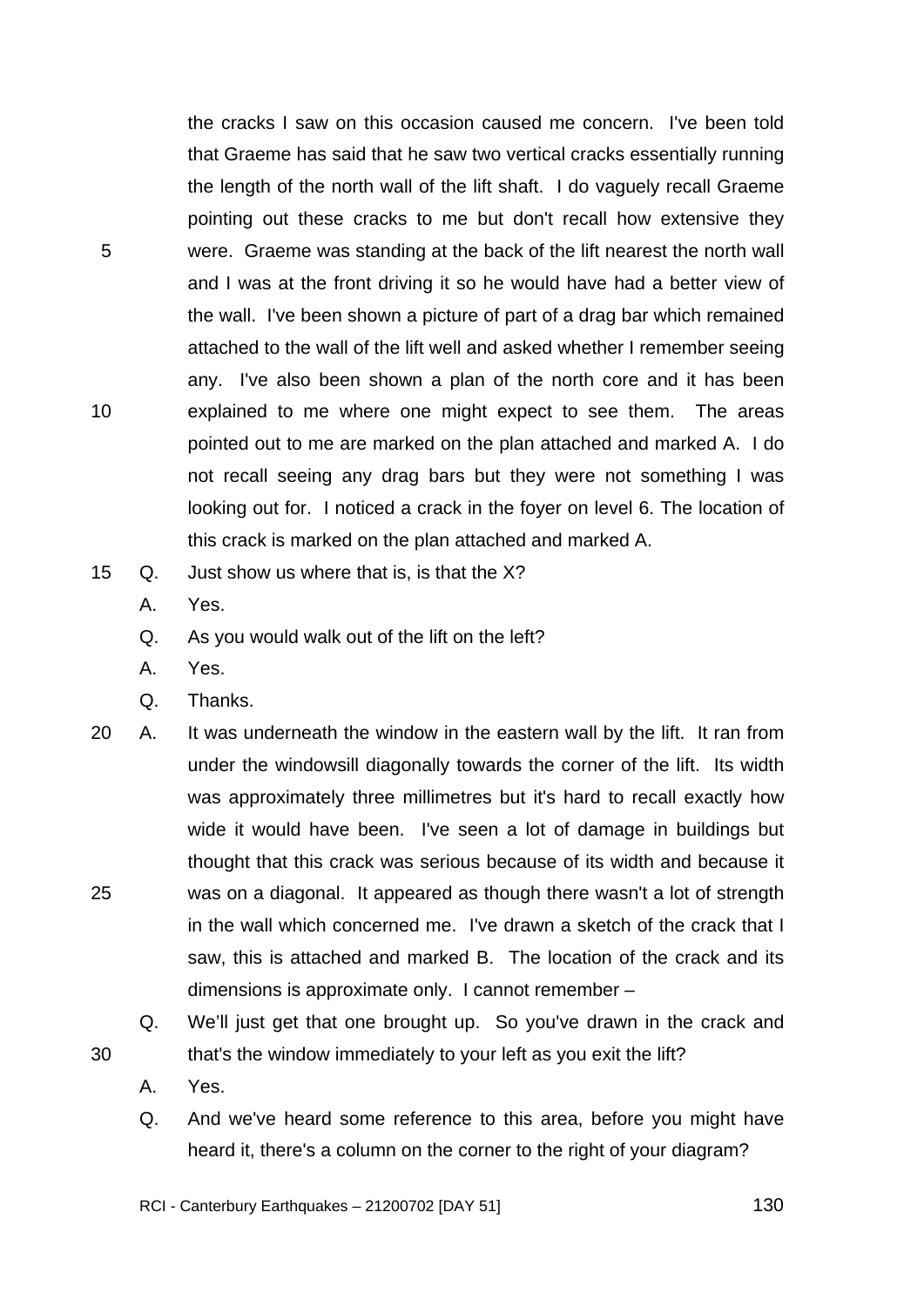- A. Yes.
- Q. Did you notice any damage to that column?
- A. Yes I saw cracks in that column.

#### 5 **JUSTICE COOPER:**

What's the grey line in this diagram going from top to bottom? Is it just some imperfection?

## **MR ZARIFEH:**

10 I think it is yes.

## **JUSTICE COOPER:**

- Q. You see what I see?
- A. Yeah, yeah.
- 15 Q. It's nothing you've drawn?
	- A. No.

## **EXAMINATION CONTINUES: MR ZARIFEH**

- Q. All right, paragraph 12.
- 20 25 30 A. I cannot remember whether I pointed this crack out to Graeme or whether I discussed my concerns with him. I've been shown two photographs by the Royal Commission. The first is of the lift lobby on the second floor, level 3, the second is taken in the lift lobby on the fifth floor, level 6. The layout of the foyer was the same on each floor. The windows shown in the photograph of level 3 is the same as the one I would have seen on level 6. With this being said I confirm that the crack I saw on level 6 ran under this window in a downward diagonal direction towards the lift. Unfortunately the placement of the crack is out of shot in the photographs of level 6. However I can confirm that the crack I saw underneath the window was similar to, if not slightly worse, than the crack that can be seen horizontally across the pillar in the photograph of level 6.
	- Q. All right, and that's the photograph to the right at the moment?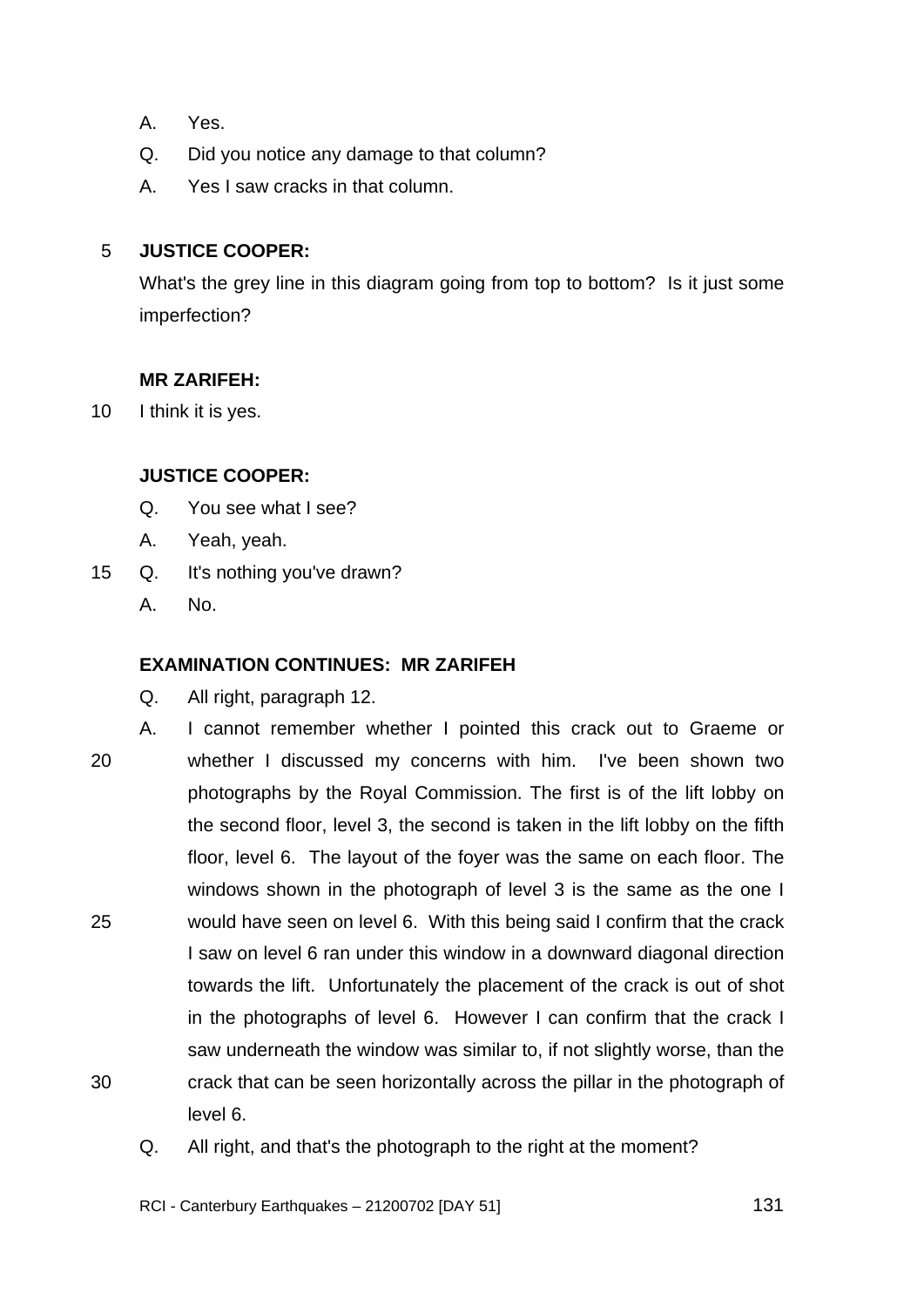- A. Yes.
- Q. Can you just tell us anymore as to why you were concerned about this crack you saw in the wall?
- A. As I was standing there in that area I noticed quite a few cracks, not just in the column but also around the lifts, the doors of the lift.
- Q. In the plaster?
- A. Yes.

5

10

15

20

- Q. Right, but this crack in particular that you've spoken of –
- A. It's the way it was running of, knowing that the lift shaft is the strong part of the building and that that was an external wall, that was all.
- Q. Okay, and you say you can't remember raising it with Graeme Smith?
- A. No, not sure if I mentioned it to Graeme.
- Q. Presumably didn't raise it with anyone else?
- A. No well as far as I was aware the building was being inspected by people, you know, appropriate people to do that job.
	- Q. Thank you, 14 please.
- A. I noticed various other minor cracks in the walls and columns on level 6 but none that caused me any concern. Graeme and I came straight into the lifts off Madras Street. We didn't get off at any other floor apart from level 6. This was the only occasion where OTIS was asked to provide access to the lift shaft.
- **CROSS-EXAMINATION: ALL COUNSEL NIL**

## **CROSS-EXAMINATION: MS BRYANT**

- Q. I wonder if we could bring those photographs you have back up.
- 25 Mr Kissell are you able to inform the Commission as to whether the panel under the window there was gib board or concrete?
	- A. No, I'm unsure, I don't recall.

## **QUESTIONS FROM COMMISSIONERS FENWICK AND CARTER – NIL**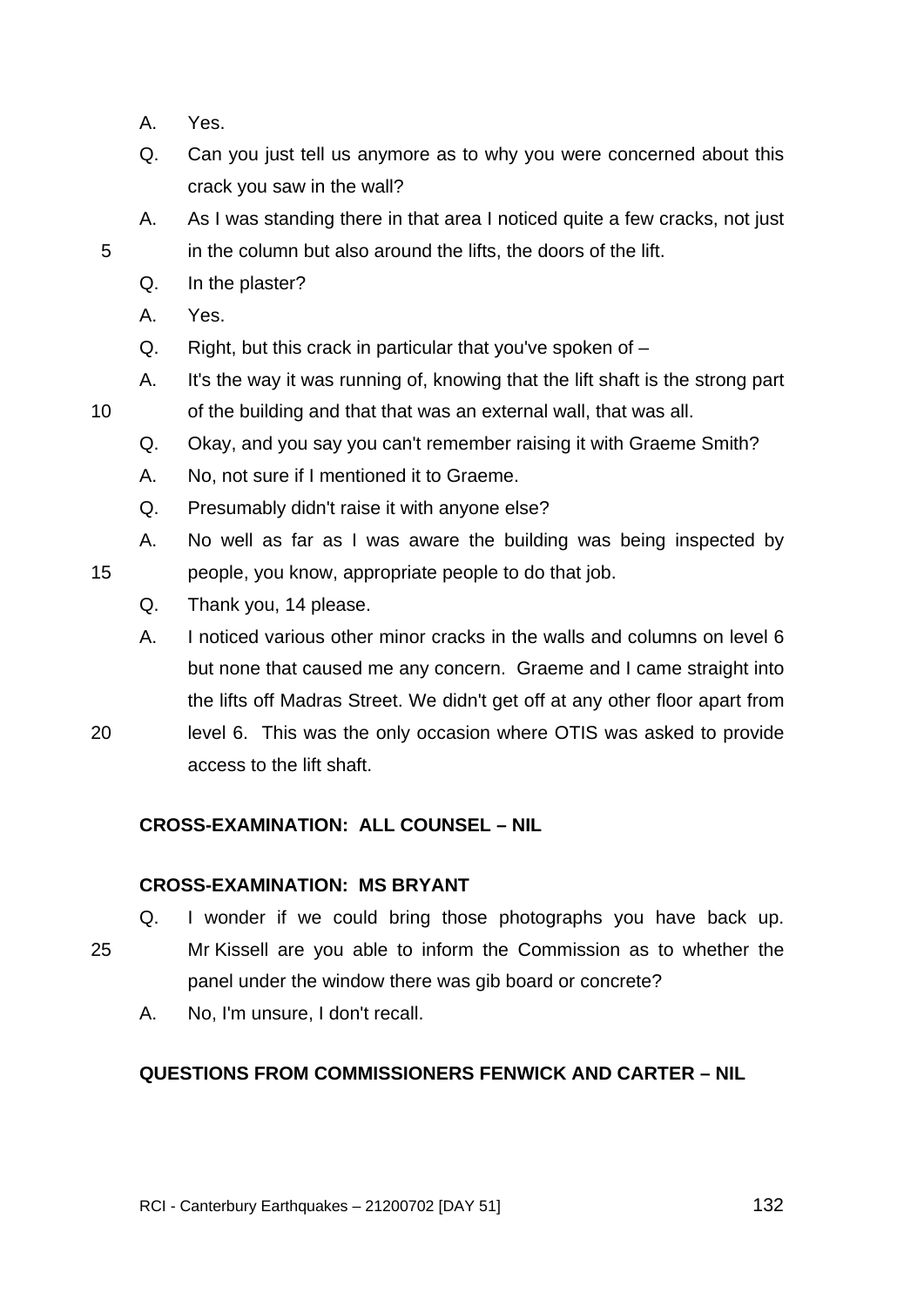# **QUESTIONS FROM JUSTICE COOPER – NIL**

# **WITNESS EXCUSED**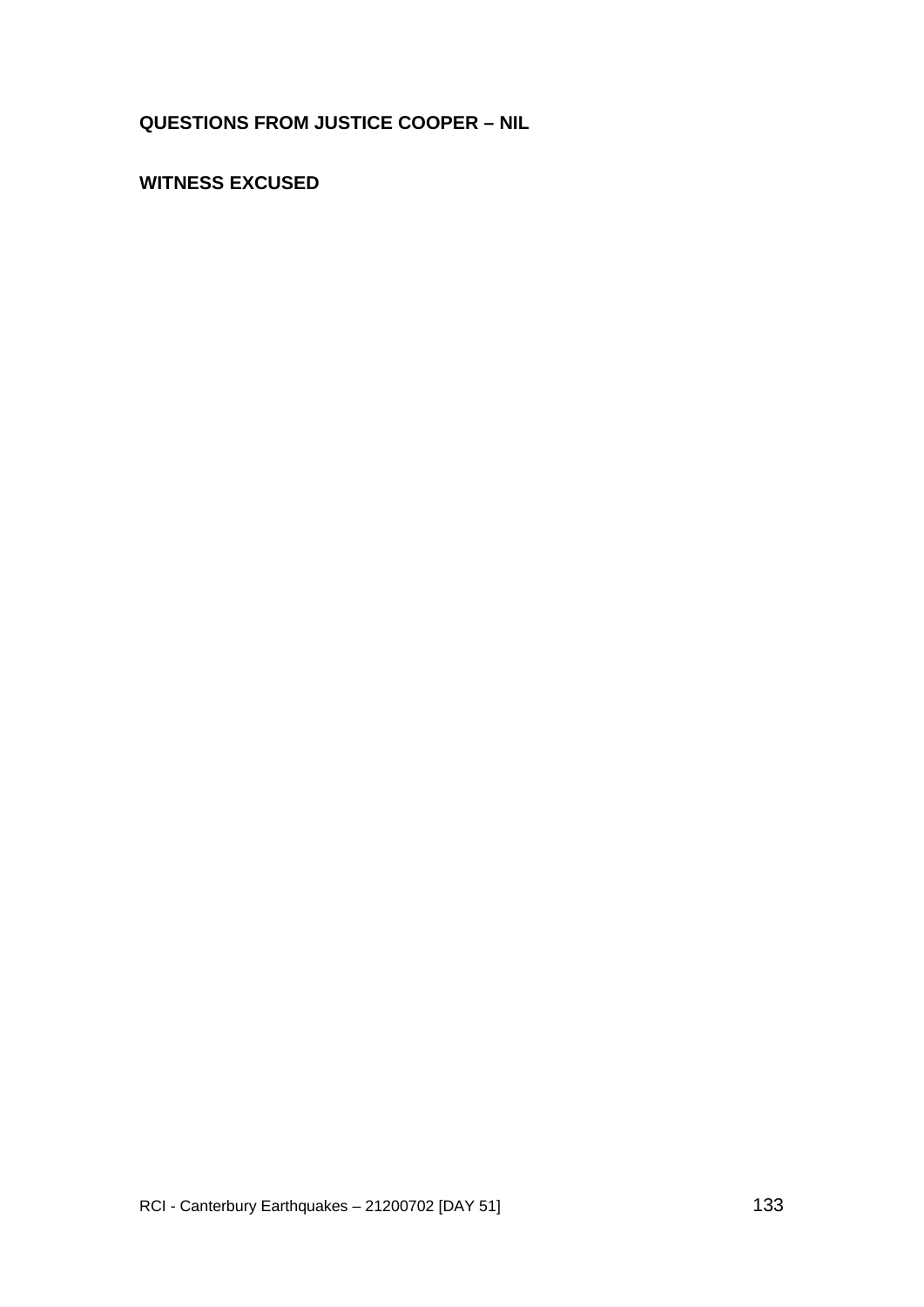### **MR ZARIFEH CALLS**

### **PHILIP JAMES REYNISH (SWORN)**

- Q. Mr Reynish, is your full name Philip James Reynish?
- A. Yes.
- 5 Q. You've got a brief of evidence in front of you that you've signed?
	- A. I have.
	- Q. Can I ask you please to read that starting at the second sentence in paragraph 1.
- 10

A. I live in Prebbleton, Christchurch. I have been the managing director of Reynish Decorators Limited for approximately 15 years. Reynish Decorators completes painting and decorating services for domestic and commercial buildings.

- Q. Carry on, 2.
- 15 20 A. Reynish Decorators was contracted primarily to facilitate the rebranding of the CTV building for the doctor's surgery, which occupied the  $4<sup>th</sup>$  floor. This involved painting the following, the parapets and soffits on the exterior around the top perimeter of the building, all internal doors on level 5 and the entry lobby. On completion of the work set out we were then asked to apply water-proofing membrane to the external support columns on every level. The work began in late January and had not yet been completed when the building collapsed on 22 February 2011. I was not at the building at the time of its collapse and have been asked to give evidence about my observations of the building when I was there.

25

30

To gain access to the parapets we came up through the roof hatch on level 6. We then affixed harnesses to the roof of the building so that we could reach over and paint from the top down. There were already some anchor points on the building for us to clip to our harnesses. However, at some points around the building we had to put in our own anchor bracket. This involved affixing the bracket to the edge of the roofing iron. I noticed that the roofing iron looked newer than the building. I understood that the building was built in the 1980s but the roofing iron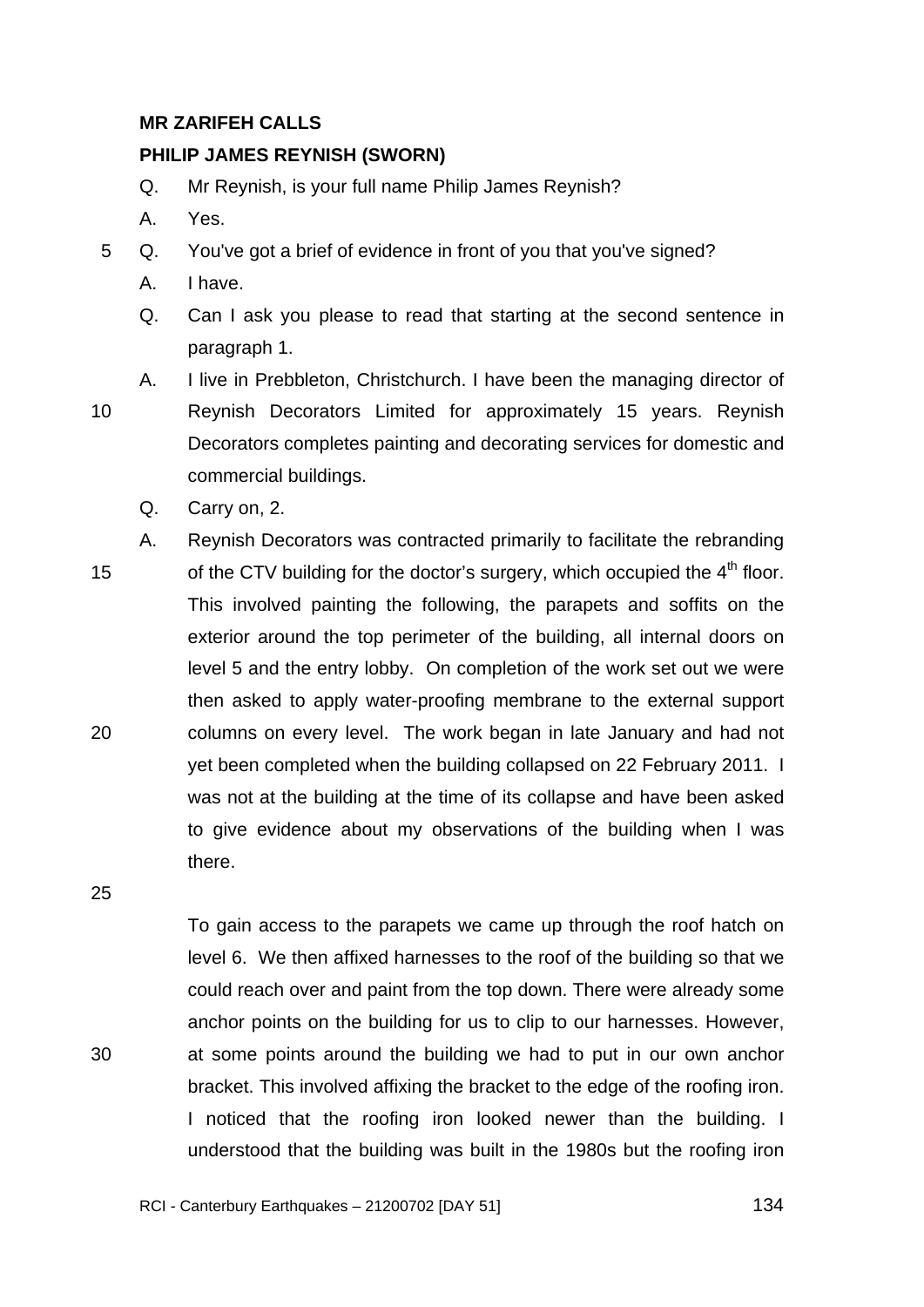looked about 10 years old. I estimated this based on the way it appeared to have weathered. The anchor point brackets attached to the building also looked new. The model was one I hadn't seen before and I thought it must have been a new and therefore a recent addition to the building. I took this to mean that there had been some recent work done on it. The soffits were accessed via the windows and fire exit on level 6. We attached our harnesses to the ropes that were already in place by a window repair company who were also present doing some work on the building. This would have been about mid-February 2011. While I was on level 6 I noticed large gaps around the perimeters of the windows along the eastern side and part of the south side of the building. I have marked on a plan the areas I am referring to with crosses. This is attached and marked **"**A."

Q. And just, you'll see that on the screen, is that – show where you've marked the, so the windows on the east side and going into the south on that corner.

A. Yes. The join between the steel window frame and the concrete window opening is generally filled with silicone but in some places the steel window frame had pulled completely away from it and you could feel a draft. I have drawn an example of what I saw. This is titled figure 1 in the attachment marked "B".

Q. Just so explain that and take us through that please?

25 A. Well the internal bit is what I drew is the window sash, the window frame itself, and the external bit is the – would be the opening in the concrete, external concrete wall and the gaps down the side is sort of an indication of what I saw on most of the windows where there'd be, the gap around the window would not be uniform, it'd look like it was pulled away on one side and it consequently had stretched all the silicone which seals the window from the elements, stretching (inaudible 16:51:03) those gaps.

1651

5

10

15

20

30

Q. And on that one you've indicated 5 to 10 millimetre gap at the bottom and 20 millimetre at the top?

RCI - Canterbury Earthquakes – 21200702 [DAY 51]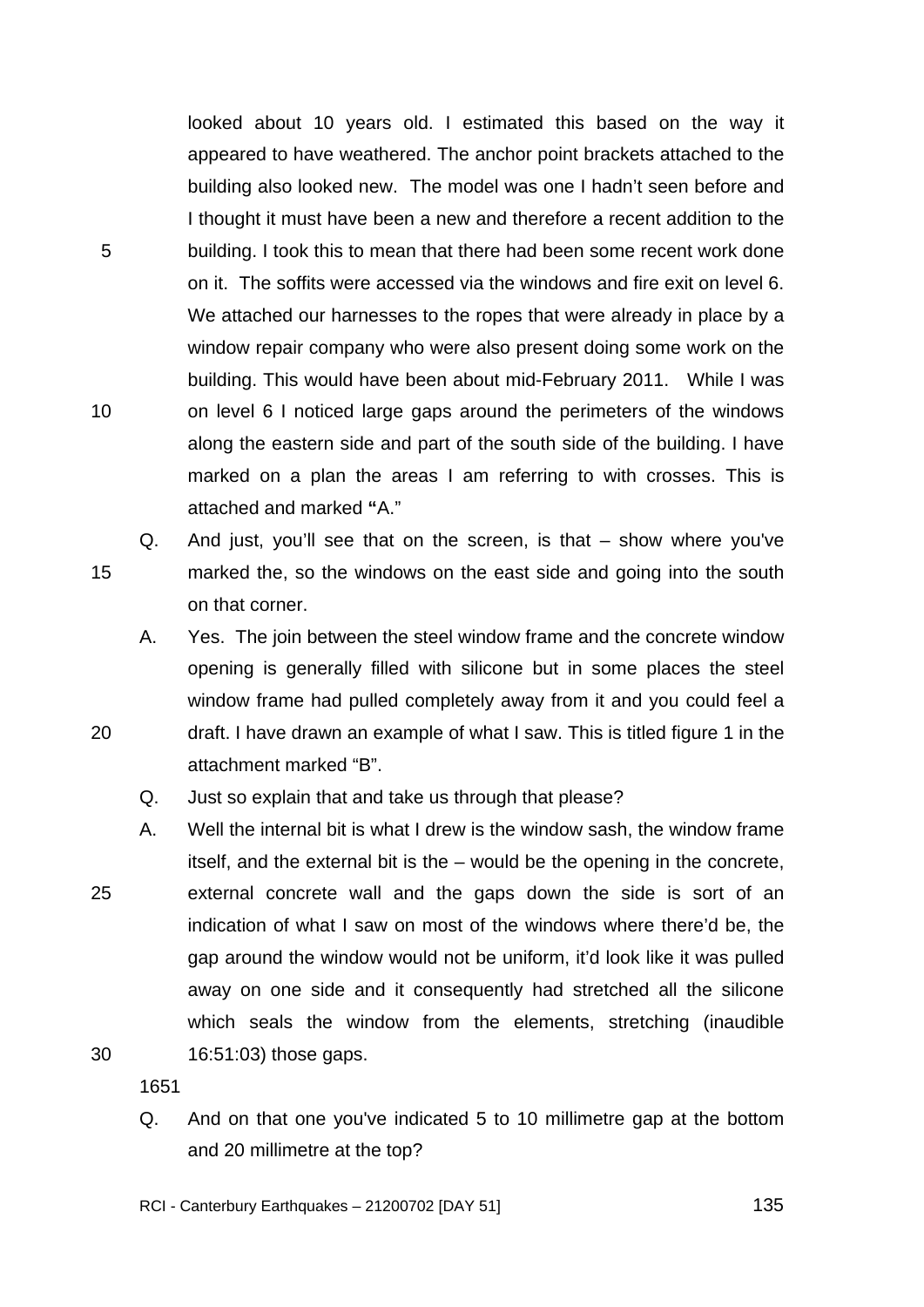- A. Yeah that'd be approximately for most of them, yeah.
- Q. So was it similar in most of them that it was a bigger gap at the top?
- A. Yeah, tended to be, tended to look like that which made me think that the opening was not square, I'd imagine that the window would have stayed square otherwise the glass would have broken in the window itself so I assumed it to mean that the concrete was not square, the opening wasn't square.
	- Q. Right, but it was the frame itself rather than the glass that was out, pushed out?
- 10 A. No the metal frame of the window was, I, in my opinion, was square but the concrete opening that it fitted into was not square.
	- Q. Right but the gap was as a result of the frame moving out in relation to the (inaudible 16:51:52)
	- A. No, no, the steel, between the steel frame of the window and the concrete of the building that was the bit that was not square.
	- Q. Right, I understand that.
	- A. Yeah.
	- Q. But I'm just trying to understand what had moved, what parts?
- 20

15

5

- A. In my opinion the concrete building had moved but the window had stayed square, the metal, the metal in the glass of the window frame was square and stayed still and the building had moved and that's what
	- it looked like to me.
	- Q. In what direction then?
	- A. It had moved to, if, towards Cashel Street.
- 25 Q. So south? To the south?
	- A. To the south, yeah.
	- Q. All right, carry on please.

## **WITNESS CONTINUES READING BRIEF OF EVIDENCE**

30 A. "The gap on the right-hand side of the window frame and it appeared to be larger at the top than the bottom estimated the gap at the top of the window to be around about 20 millimetres and the gap at the bottom to be 5 or 10 millimetres. This gap concerned me because I took it to mean that the building was no longer square and it was leaning away from the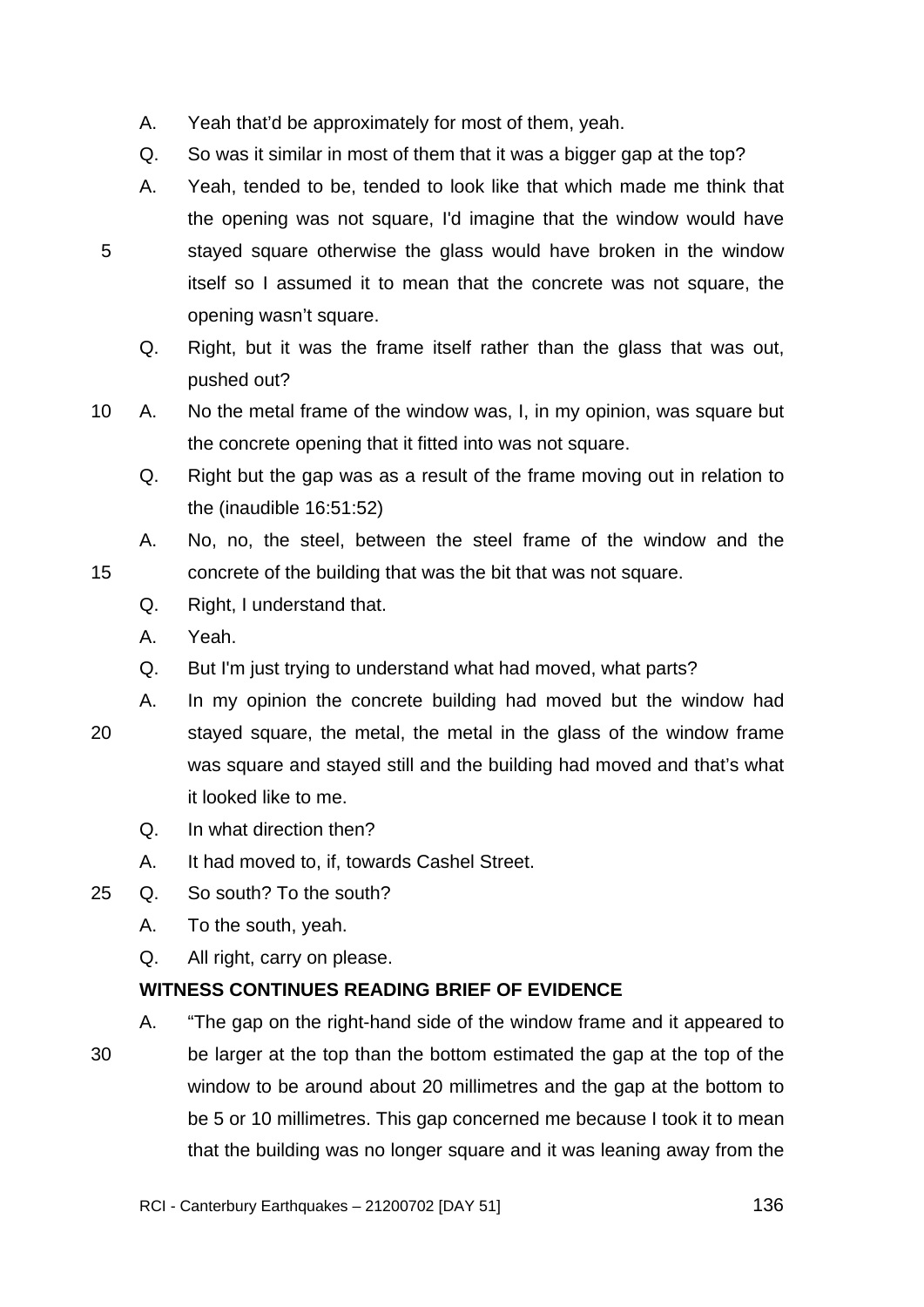stairwell and the lift tower. I also noticed that the building would vibrate quite a lot when a truck would go past. This didn't concern me because I hadn't been in the building before and I didn't have anything to compare the movement to, however it did seem livelier than I would have expected."

- Q. Just before you leave that topic, figure 2 on your diagram, what, just take us through that?
- A. Oh yeah, that's the general picture of the concrete columns that we out –
- 10 Q. Oh you're coming to that, sorry.
	- A. Coming to that, yeah.

5

25

Q. Jumping ahead. Carry on reading.

## **WITNESS CONTINUES READING BRIEF OF EVIDENCE**

- 15 A. "We made a start on the waterproofing the columns about a week before the 22<sup>nd</sup> of February earthquake. We had completed most of the columns along level 6 by the time the earthquake had occurred. The reason we were instructed to waterproof them was because they had fine hairline cracks through them and I've drawn an example of what I saw, this is titled figure 2, in the attachment marked B."
- 20 Q. And what can we see in that?
	- A. It's just sort of that was like a picture of the columns that were on the outside of the building and it was just fine hairline cracks, commonly called like crazy cracking but and the reason they wanted them waterproofed was obviously to stop any moisture penetrating the concrete and getting into the structural steel of the pillars.
	- Q. And how many columns were there like that, that needed that work?
	- A. We were instructed to paint them all from the stop storey right down to the ground.
	- Q. And on which side?
- 30 A. Round the whole perimeter of the building.
	- Q. Perimeter? All right. How far had you got with that work?
	- A. We almost completed the top of level 6, level 6, yeah the very top floor.
	- Q. And did you find that similar fine cracking on all of the columns or not?

RCI - Canterbury Earthquakes – 21200702 [DAY 51]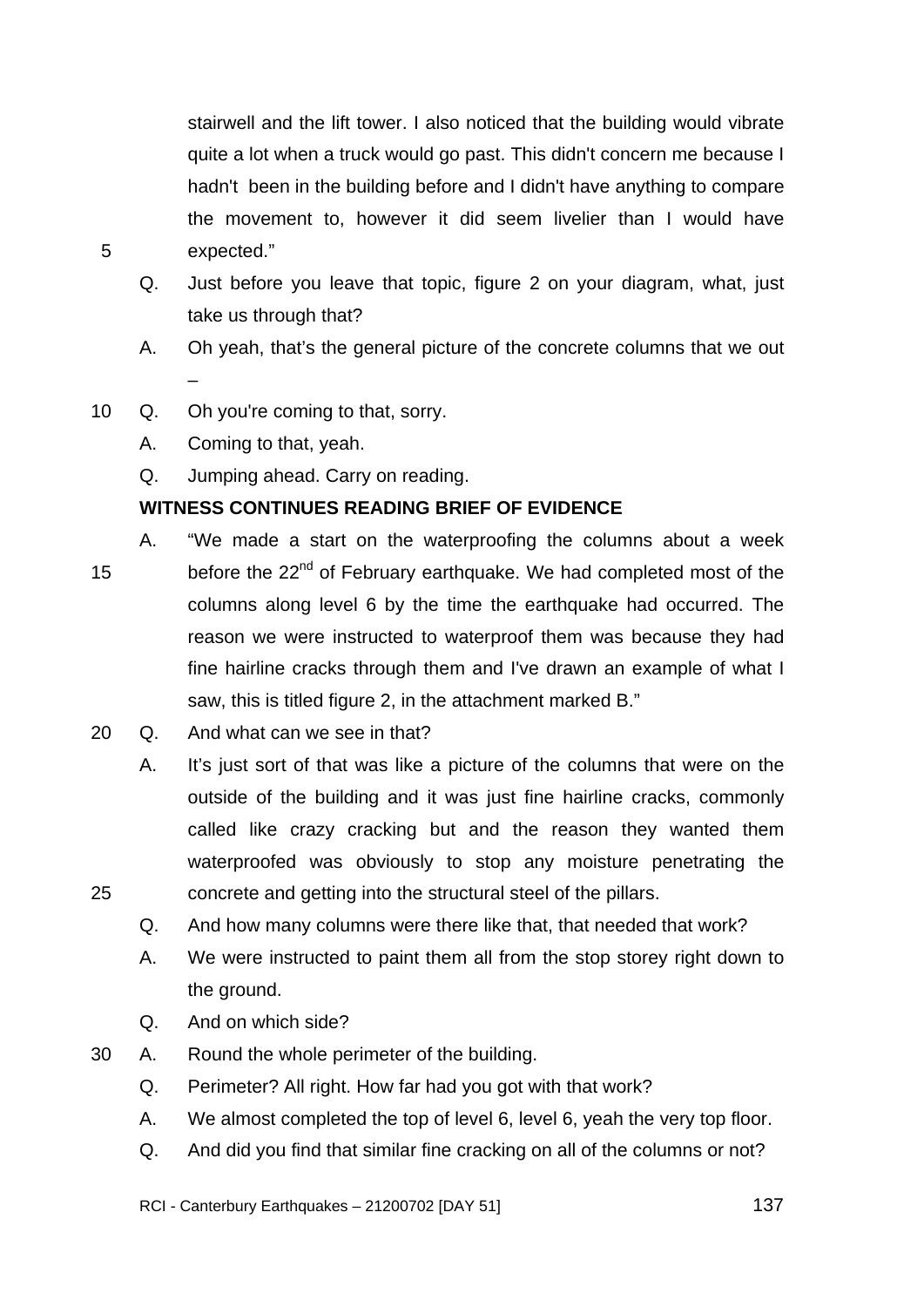- A. Yeah, there was pretty much on all of them.
- Q. Carry on, just finish off please, 14?

## **WITNESS CONTINUES READING BRIEF OF EVIDENCE**

A. "These cracks didn't concern me because I'd seen this type of fine cracking in concrete before."

## **CROSS-EXAMINATION: MR REID – NIL**

#### **CROSS-EXAMINATION: MR RENNIE – NIL**

## **MS BRYANT:**

10 Your Honour, I wonder if I am able to pull up a series of photographs, BUI.MAD249.0476?

#### **CROSS-EXAMINATION: MS BRYANT**

- Q. Mr Reynish, we're looking there I believe at the east side of the building?
- 15 A. Yes.
	- Q. And those are the harnesses that you were talking about?
	- A. That is the ropes of the clip, harnessed on to when we were doing, when we started painting the columns themselves.
	- Q. When you were talking about a separation between the building frame and the concrete?
- 20

5

- A. Yes.
- Q. Whereabouts were you talking? Are you able to indicate on the mouse?
- A. Yeah, down the side of here where it joins up to the building where the, between the edge of that, where the frame, the steel frame of the
- 25 windows meets up with the concrete –
	- Q. Thank you.
	- A. building itself.

## **RE-EXAMINATION: MR ZARIFEH – NIL**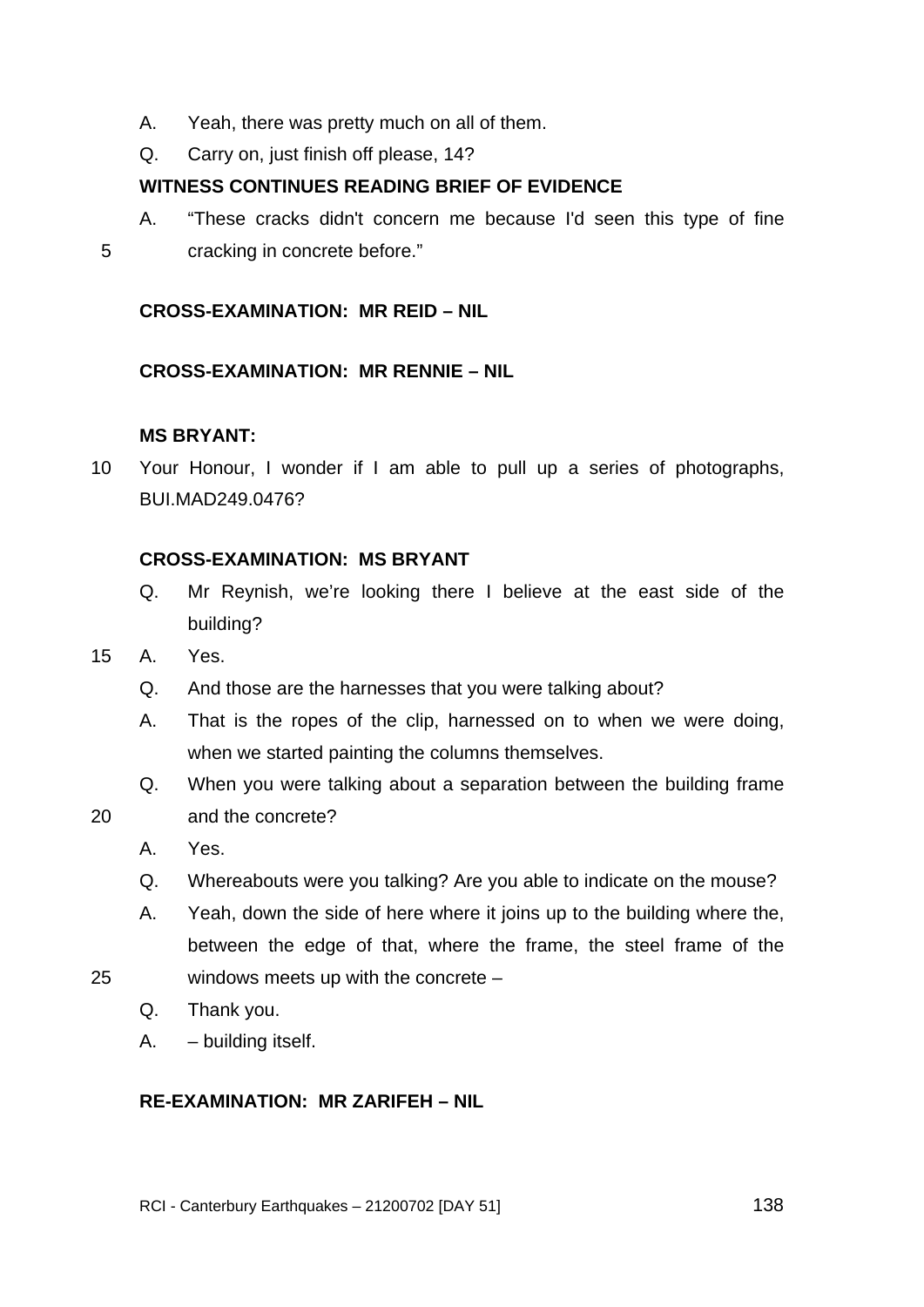## **COMMISSIONER FENWICK:**

5

- Q. The opening you have got there between the windows and the concrete, the gap was between made quite sure the gap was between the concrete and the steel frame?
	- A. The frame of the window, yes.
	- Q. Now you say this was on level 6. Did you look at any other levels to see if they had the corresponding movement in the lower levels?
- 15 10 A. No I hadn't. Those ones just got out to me particularly because when were accessing that area there was only the Relationship Services in there and the rest of the floor was empty so you got quite a good view and there was no furniture or anything in the road and we were accessing the exterior through those particular windows as we went outside.
	- Q. So you wouldn't have had the opportunity to see lower down at any rate?
	- A. No, no, probably more so as we went down the floors.

#### 20 **COMMISSIONER CARTER:**

- Q. Just a question regarding the columns that these window framed into, you noticed the, I think you referred to as crazy cracking. On your sketch they seem to be marked, that cracking seemed to be mostly vertical rather than, did you notice (inaudible 16:57:47)
- 25 A. Yeah, they were sort of, they'd come down and cross-reference sort of almost zigzag sort of shape and so you would, I mean it was possibly not all that clear but it looked more like fine irregular shaped diamonds  $and -$ 
	- Q. Could that have been sort of shrinkage cracking in the –
- 30 A. There was something that could be distributed in the surface of the concrete, yes see it quite a bit on tilt slab panels and that.
	- Q. You didn't notice anything that you would call a structural –
	- A. No, no.

RCI - Canterbury Earthquakes – 21200702 [DAY 51]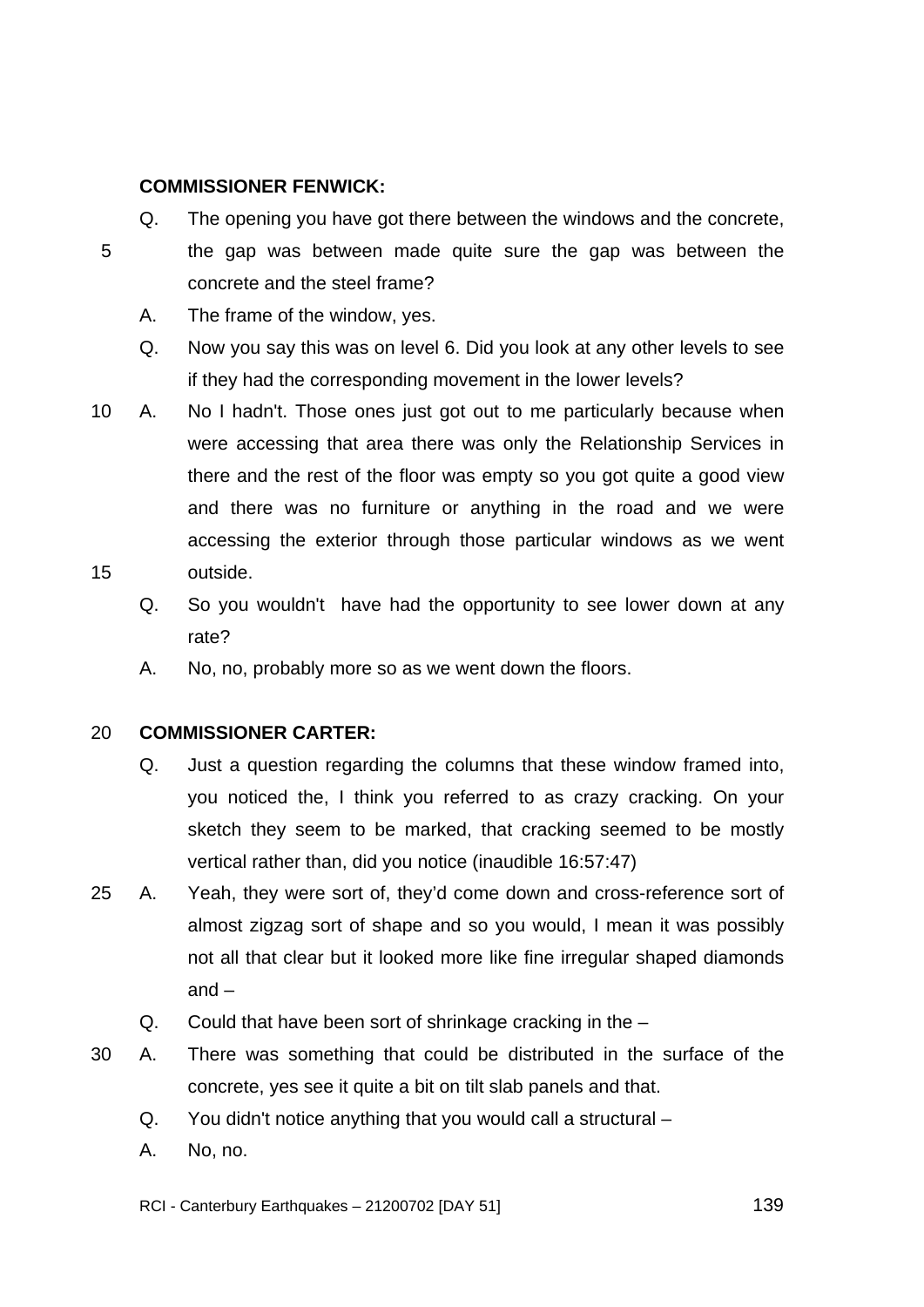- Q. crack that was circumferential on those columns?
- A. No, no there was more just like fine crack, fine crazy cracking.
- Q. Thank you.

## **WITNESS EXCUSED**